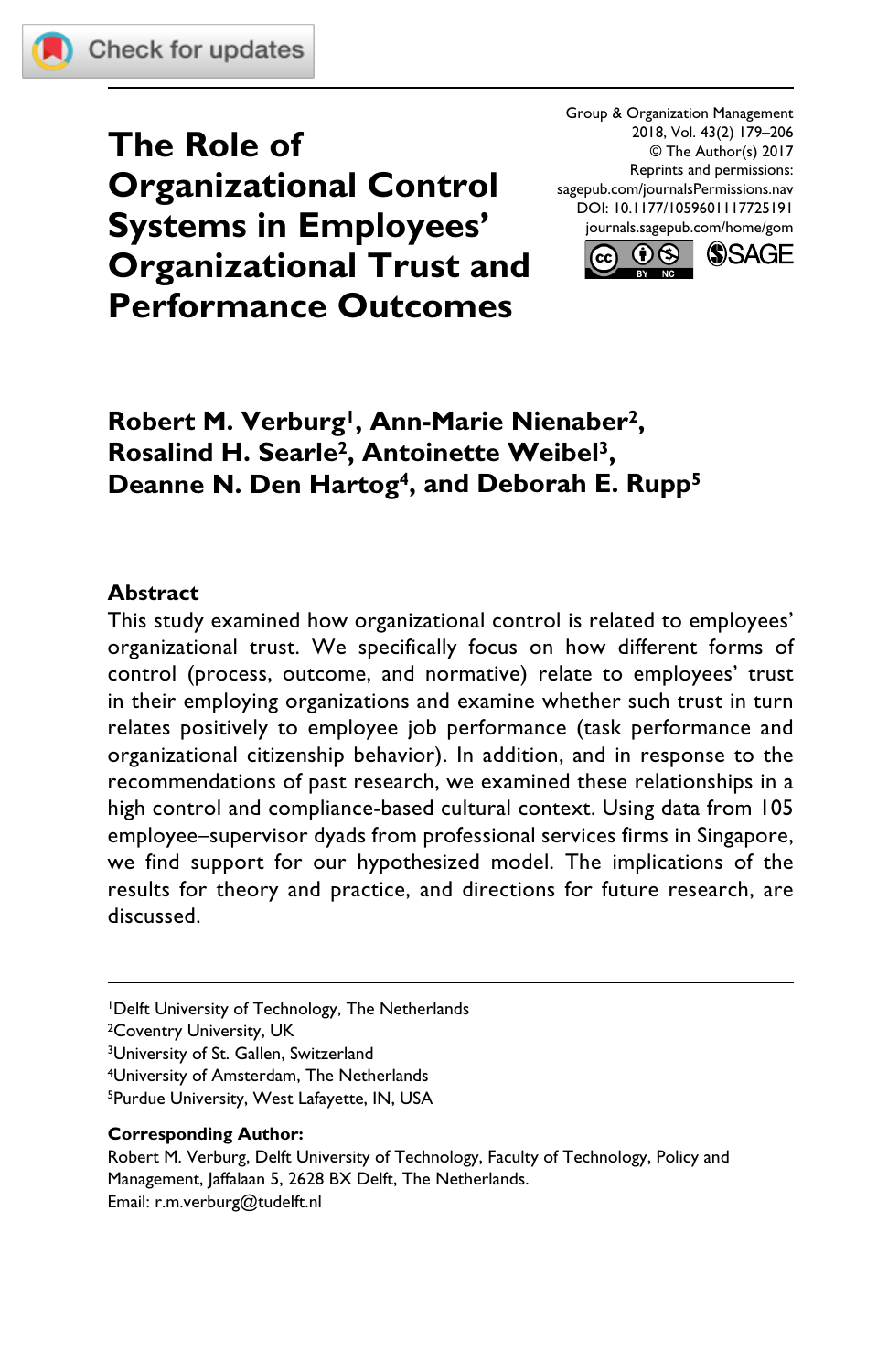#### **Keywords**

trust, task performance, organizational control, HRM, citizenship, OCB

How to stimulate and guide employees toward organizational performance is often studied by looking at the role of different types of Human Resource Management (HRM) practices. The focus in the HRM literature is typically on either control/compliance- or on employee-commitment-oriented HRM configurations (Arthur, 1994; Hauff, Alewell, & Hansen, 2014). Over the last decades, the interest of management scholars has shifted increasingly from a control-oriented performance view to a more commitment-oriented one. As a result, control practices, particularly those focusing on bureaucratic and formal controls, are studied to a much lesser degree, despite their prominence in organizations (Sitkin, Cardinal, & Bijlsma-Frankema, 2010).

One reason for this lack of interest in control practices in the management literature is that the effect of formal control on performance is much stronger in stable environments, where goals to be accomplished can be defined exante and processes to be observed can be standardized (Snell, 1992). These conditions are believed to be increasingly rare in the globalized economy where knowledge-intensive services are more common than traditional and "Tayloristic" workplaces. In addition, the aforementioned HRM research focused on control has typically depicted it rather negatively, and often as an antithesis of commitment or engagement. For example, Arthur (1994) suggested that the more commitment employees show, the less control is needed.

Despite this negative framing of control in the literature, there are many situations where companies have recently been forced to tighten their control systems to comply with increased external regulations (Weibel, 2007). As such, the relative dearth of knowledge concerning how control-related management practices affect performance and other employee outcomes is problematic. In addition, new insights from the organizational trust literature imply that formal control practices may actually, in some instances, positively affect employees' organizational trust (Weibel et al., 2016).

Trust, defined as the willingness to be vulnerable based on positive expectations regarding the intentions of another party (Mayer, Davis, & Schoorman, 1995; Rousseau, Sitkin, Burt, & Camerer, 1998), is of critical importance for organizations. For example, research indicates that more trusting employees show greater cooperation and commitment, engage in more knowledge sharing, and carry out less counterproductive work behaviors (Dirks & Ferrin, 2001; Fulmer & Gelfand, 2012; Robinson, 1996). As a consequence, organizational trust is an important mechanism through which management practices can affect important workplace outcomes (Zhang, Tsui, Song, Li, & Jia, 2008).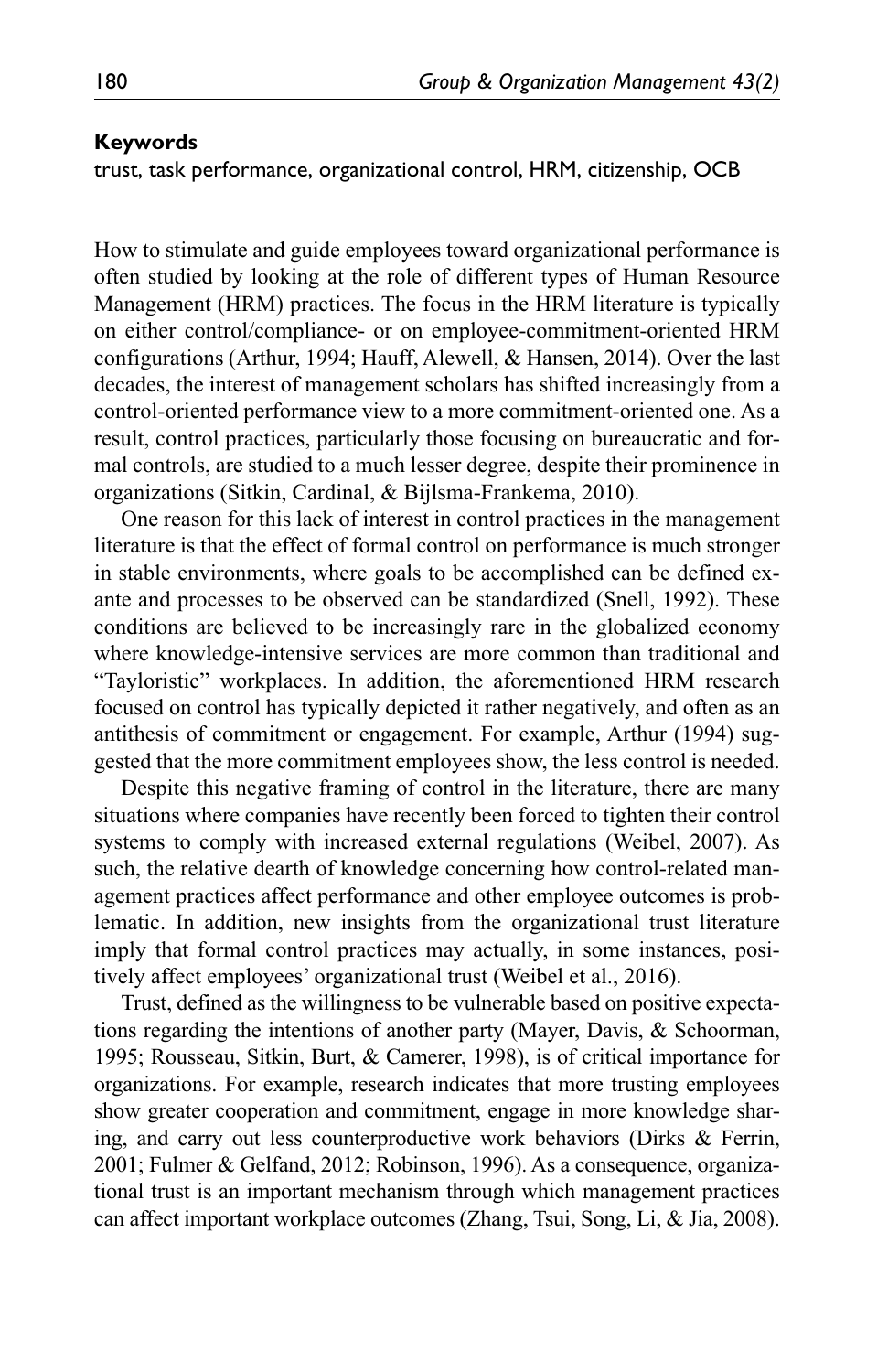Two reasons have been offered as to why organizational control may help foster employees' trust in their employing organizations (Weibel et al., 2016). First, control practices may signal the organization's predictability, fairness, and reliability. In other words, controls may lead to perceived organizational goodwill and as such enable employees to have more trust in their employing organization. Second, control practices may also signal organizational ability (cf. Maguire & Phillips, 2008) and thus may enhance the belief that an organization is capable of delivering on its promises to both employees and external stakeholders (Bridoux, Stofberg, & Den Hartog, 2016).

Weibel et al. (2016) provided both qualitative and quantitative evidence that three types of organizational control (i.e., output, process, and normative control) enhance employees' organizational trust. However, they conducted their study in a European context, in countries that varied in control-orientation, but where such orientation may have been constrained as compared with cultures in other parts of the world (e.g., some Asian cultures). An important question is whether such effects would hold (and be larger in relative magnitude) in such contexts. In addition, the aforementioned study did not consider the downstream consequences of organizational control and the trust it engenders, such as job performance.

Building on this prior research, the purpose of the current study is threefold. First, we examine whether organizational control is positively related to employees' trust in their organization. Second, we test this relationship within the specific context of Singapore. In this context, power distance is high and control practices are heavily relied upon (Hofstede & Hofstede, 2005; House, Hanges, Javidan, Dorfman, & Gupta, 2004). Here, strong controls should form a relatively "natural" and hence legitimate way to manage employees. Third, we extend previous work by exploring whether organizational controls influence overall job performance as a function of the organizational trust it engenders. We consider both task performance and organizational citizenship behavior (OCB) as outcomes, in that they both represent important ways by which employees can contribute to the organization and help it attain its goals (e.g., Mayer & Gavin, 2005; Robinson, 1996). We performed a multisource survey study in Singapore to test our model.

## **Theoretical Background and Hypotheses**

## *Control and Trust*

*Control.* Organizational control comprises the specification of organizational standards for aligning the actions of employees with the goals of the organization, as well as the monitoring and rewarding of the extent to which such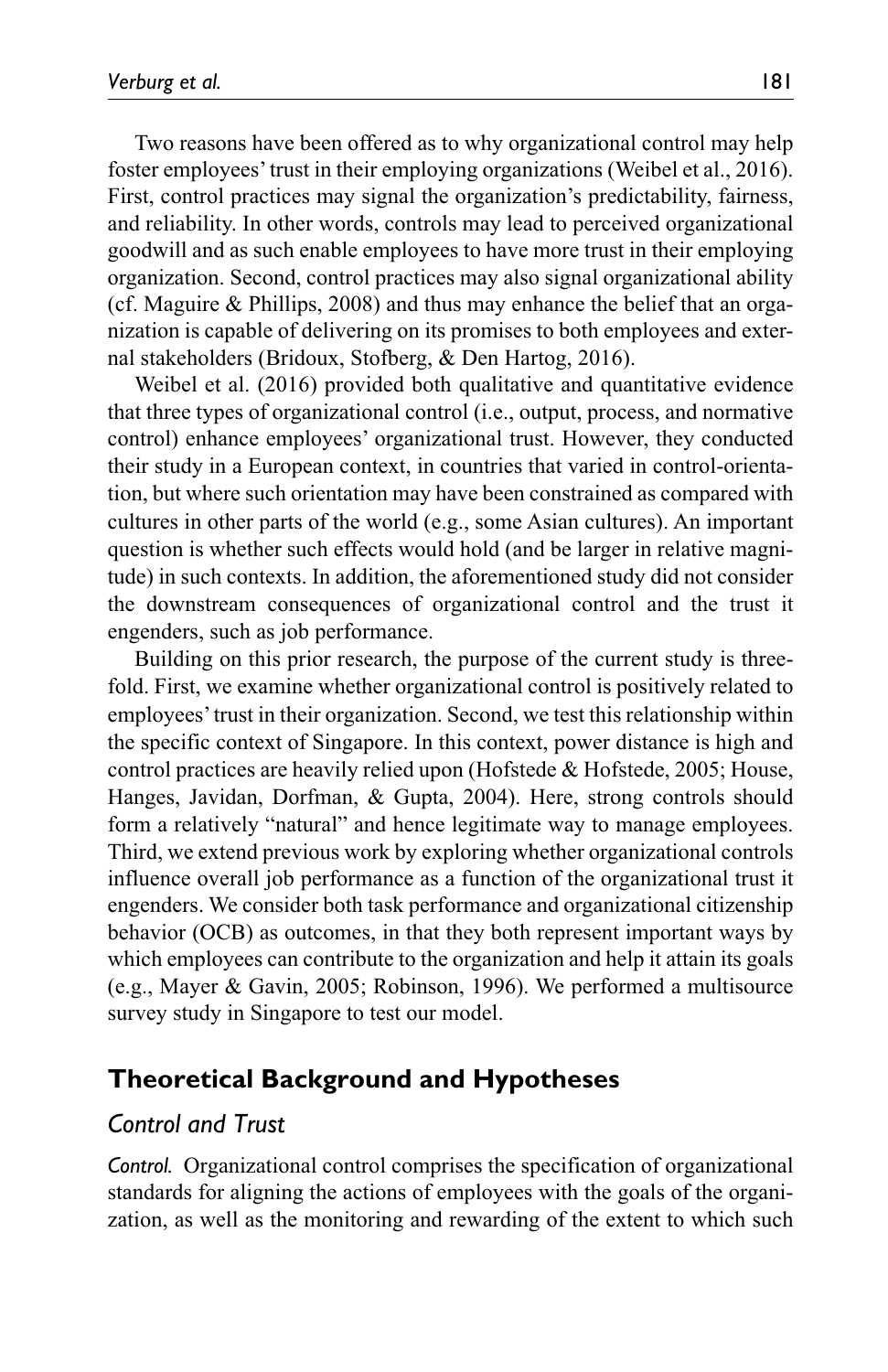standards are met (Flamholtz, Das, & Tsui, 1985; Snell, 1992). Control practices can consist of varying combinations of formal and informal controls. Formal controls rely on officially documented rules and are often implemented by managers, whereas informal controls are based on norms and often enacted by peers (Baldauf, Cravens, & Piercy, 2005). In addition, there are different control targets. For example *outcome* controls are focused on attaining goals and results, *process* controls are concerned with compliance with procedures, and *normative* controls are targeted toward value congruence among employees (Kirsch, 1996; Weibel et al., 2016). The aim of control practices is generally to ensure that employees are provided with information on relevant performance standards, to correct deviant behavior, and to stimulate effective performance (Sitkin et al., 2010).

*Organizational trust.* Within an organizational setting, trust can involve a variety of referents, including individuals (trust in one's supervisor or a colleague), specific groups (e.g., management, coworkers, team/workgroup), or the organization as a whole (Schoorman, Mayer, & Davis, 2007). Trust in these different targets is conceptually and empirically distinct, and consequently has at least partially different antecedents and consequences (Searle, Weibel, & Den Hartog, 2011). While to date most empirical work has focused on interpersonal trust (i.e., trust in a specific other party such as one's supervisor or coworkers), here we consider employees' trust in their employing organization as a whole (referred to as organizational trust). Maguire and Phillips (2008) defined organizational trust as "an individual's expectation that some organized system will act with predictability and goodwill" (p. 372). Thus, when looking at organizational trust, the trust referent is a collective, or system, including multiple actors rather than a single individual or specific group. This implies a broader and more diffuse set of sources for vulnerability and risk as compared with trust in individual parties (as is the case with interpersonal trust).

Organizational trust is derived from employees' assessments of whether the organization has the competence to reliably meet goals and responsibilities (organizational ability), signals positive intentions regarding stakeholders' well-being (organizational benevolence), and adheres to commonly accepted moral principles (organizational integrity) in its relationships with different stakeholders (Gillespie & Dietz, 2009; Searle et al., 2011).

*Trust and control.* While empirical evidence remains scarce, existing work on the relationship between control practices and employees' trust in their employing organizations suggests that control facilitates organizational trust by establishing reliability in the way the organization deals with recurring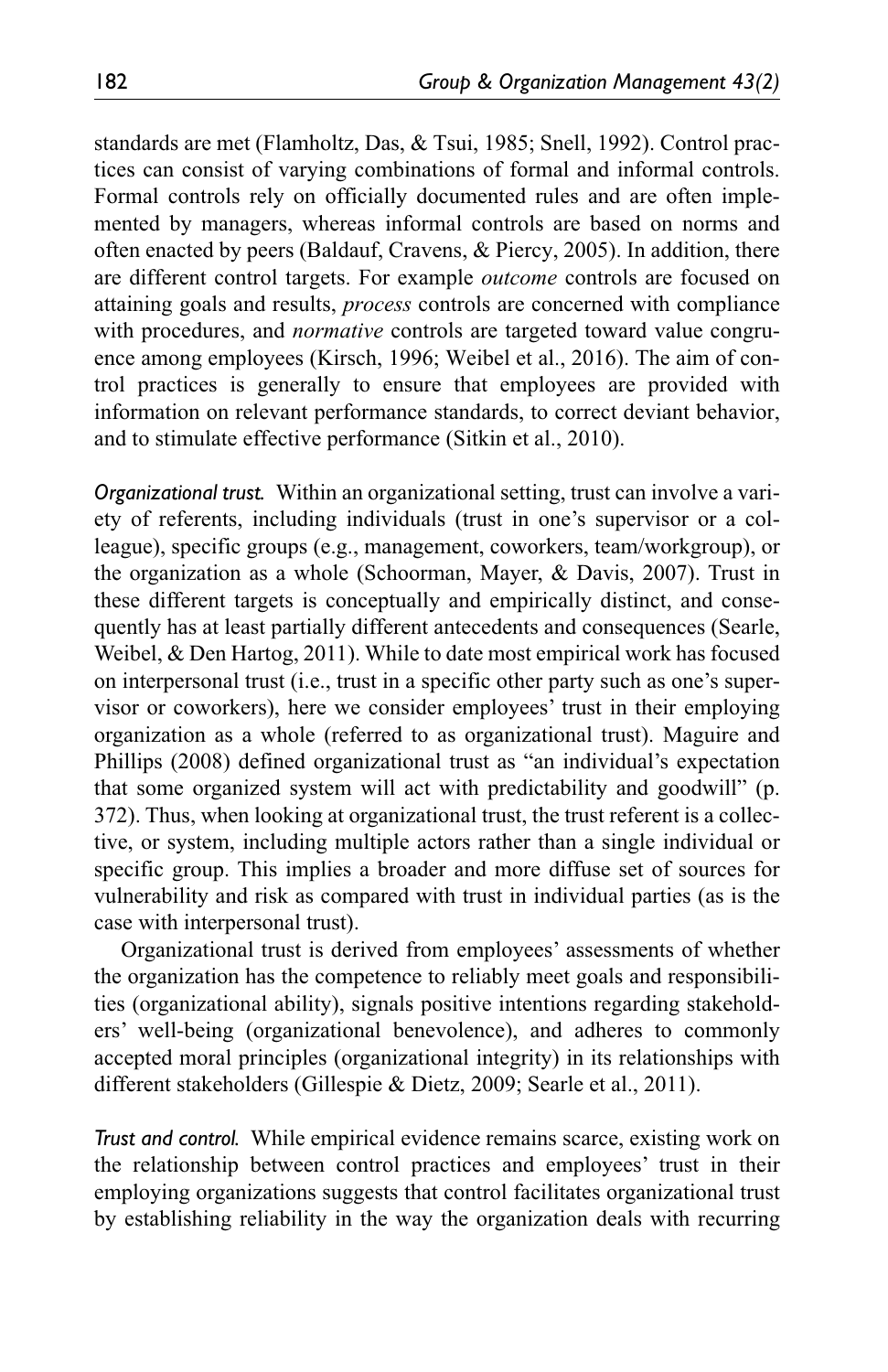problems and by signaling the legitimacy of decisions through the application of a standard set of criteria (Weibel et al., 2016). Controls can enable employees to deal with situations involving both risk and dependencies by offering predictability and protection against arbitrariness through the systematic application of clear and recognizable rules (Zaheer, McEvily, & Perrone, 1998).

The aforementioned study on control and organizational trust by Weibel and colleagues (2016) reported on data collected from employees in a number of European countries (including France, the Netherlands, Switzerland, and the United Kingdom), and showed that in these contexts, control is positively related to employees' organizational trust. The present study addresses whether these organizational trust perceptions on the part of employees "matter" in relation to employee task performance and citizenship, as rated by supervisors. Second, we test our hypotheses in an Asian context with an even stronger rule-orientation, than those explored by Weibel et al. These authors' qualitative work presented interview findings from two regions with very different approaches to control: Germanic countries which are seen to be rather rule- and control-oriented, and the United Kingdom, in which people are proposed to be much more skeptical when it comes to rules and controls (Lane & Bachmann, 1998). Managers from both regions expressed predominantly positive views of control practices and made mostly positive associations between control and trust. We explore the connections between control practices, organizational trust, and employee performance within a region that differs from all of these on an important cultural dimension: power distance. Within high power distance societies, we not only expect control practices to exert positive effects, but we expect these positive effects to be strong.

*The empirical context of our study.* In response to the recommendations of past research to study trust in different cultural contexts (see Ferrin & Gillespie, 2010), we further explore the relationship between control and trust (and their performance-related outcomes) in Singapore. Since its independence in 1965, the city-state of Singapore has achieved substantial economic growth and is currently a key regional trade center. The Singaporean economy has strong high-tech, service-oriented, and knowledge-based sectors. It has a population of three million citizens with more than 75% being of ethnic Chinese origin. Yet Singapore's society is not dominated by Chinese cultural values but rather influenced by values from both the East and the West due to the large numbers of multinational companies. A unique feature of Singapore is the strong involvement of the government in all aspects of society (see Li, Ngin, & Teo, 2008, for a detailed overview of management practices and leadership in Singapore).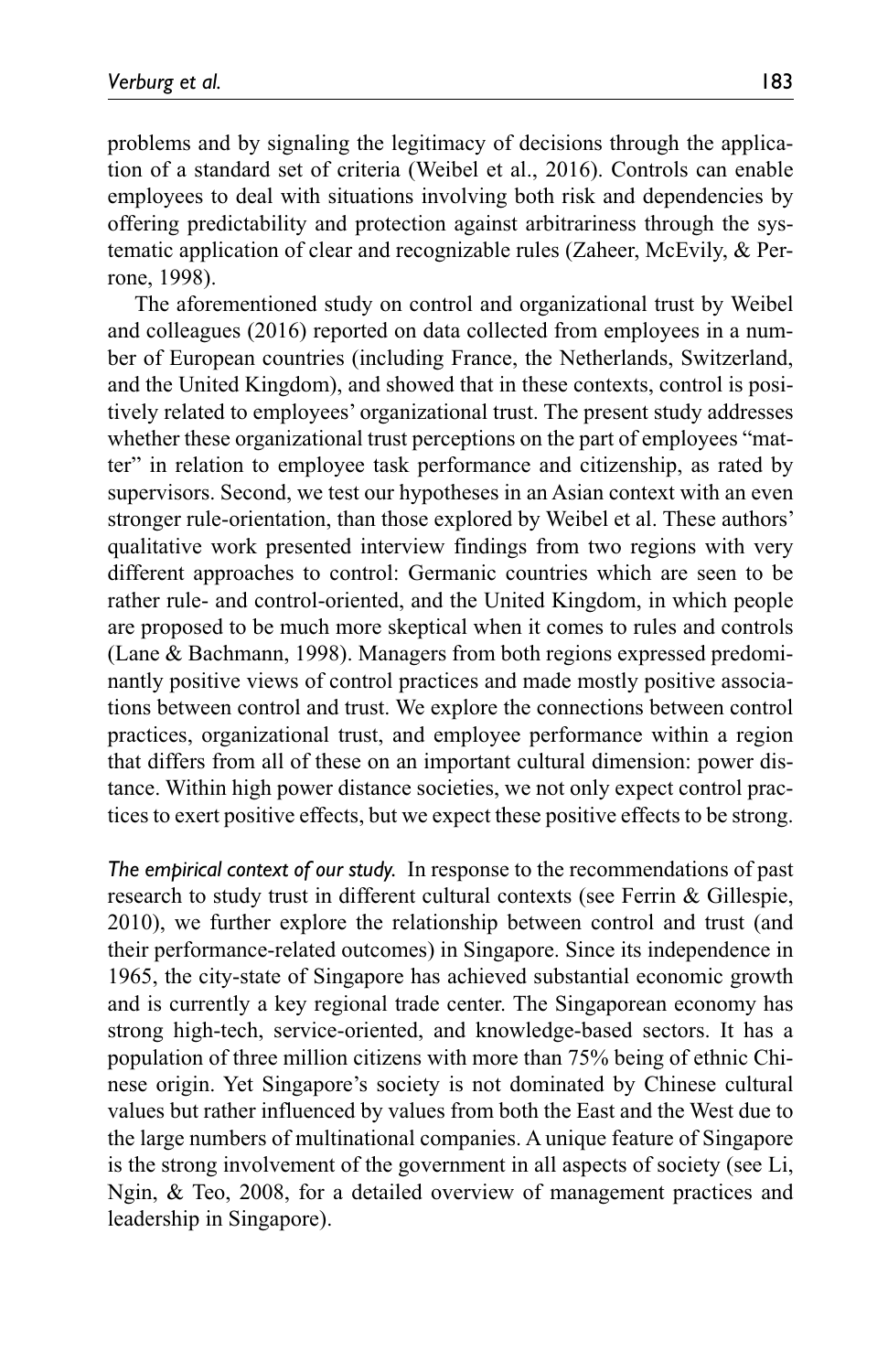Cross-cultural research has characterized Singapore as high in power distance (Li et al., 2008). Countries high in power distance are characterized by a strong need for hierarchy, centralized power, and a lack of informal communication channels across hierarchical levels. Hofstede and Hofstede (2005) showed that people in high power distance countries tend to prefer elaborate control systems and believe in the importance of thorough instructions. In Singapore, individuals tend to abide by many rules not because they have need for structure but because of their high power distance. Therefore, we expect that the impact of organizational control on organizational trust should be quite salient within this particular culture:

**Hypothesis 1 (H1):** Organizational control is positively related to employees' organizational trust in Singapore.

## *Control, Trust, and Performance*

Only a limited number of studies have explored the effect of control practices on employee job performance (including both task performance and OCB). In essence, the HRM literature has cast formal control systems as the dysfunctional antithesis of high commitment work systems, as control systems are proposed to entail high monitoring costs and are seen as less effective, flexible, and adaptive (e.g., Arthur, 1994; Guthrie, 2001). Moving beyond the HRM literature, however, there are arguments that controls can contribute to performance-related outcomes in a more meaningful way (Sitkin et al., 2010).

Controls are fundamental building blocks for feedback processes and learning (Adler & Borys, 1996), and the consistency they create can be viewed as a form of procedural justice. Controls facilitate coordination and communication within and among teams as they define essential common goals and common rules of engagement (Gittell, 2001). This means employees understand better what is expected of them and what their own and other roles in the team entail, which makes it easier to perform their tasks as expected. In addition, the sense of common goals and experience of cooperation catalyzed by control practices are likely to foster citizenship among employees.

The literature suggests that the effect of organizational controls on performance is more indirect, with controls enabling coordination, communication, common goals, feedback, learning, and, as we will argue here, organizational trust. In turn, it is through these psychological processes that performance is affected (Sitkin et al., 2010). The reason for this more indirect influence is that for organizational controls to influence individual performance, they have to be both implemented by management (i.e., a practice or policy is not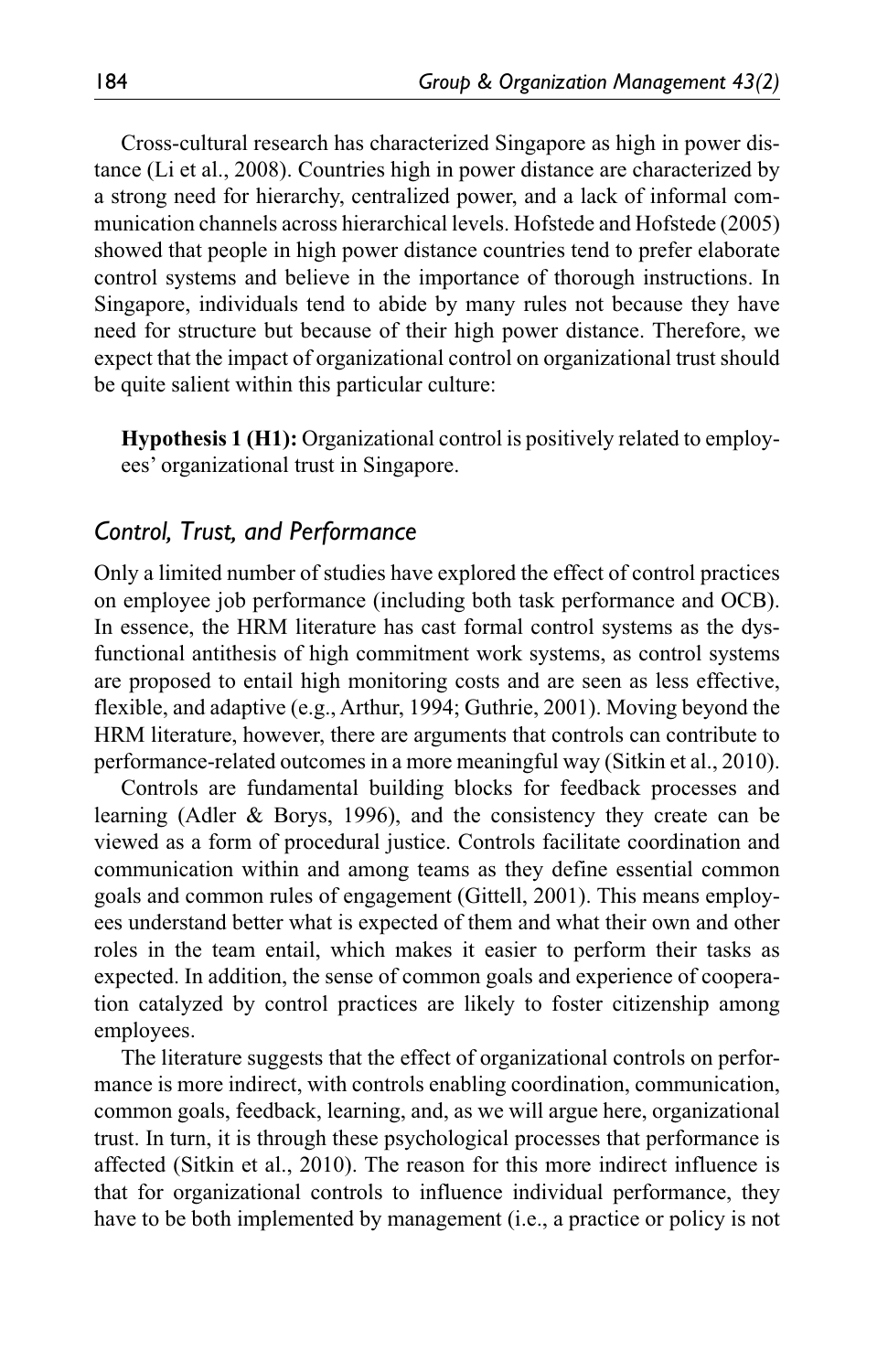enough—it is the actions taken that matter) *and* noticed by employees. This reasoning is in line with the HRM literature, in which it is also argued that formal HR systems designed by the organization may not necessarily be consistently implemented by individual managers and may not necessarily be noticed by employees (and individual differences in expectations and experiences may affect interpretation of the practices; Ostroff & Bowen, 2016).

We argue that control practices should foster trust in the organization as they form signals of organizational goodwill and ability. In comparison with control, trust in the organization should more proximately affect employee performance due to the quality of social exchange it fosters between employees and employers (Colquitt & Rodell, 2011; Dirks & Ferrin, 2001). Trust is affectively toned and related to positive emotions. Positive emotions create psychological resources employees can draw upon and that help them perform (Fredrickson, 2001). Also, when trust exists, employees' regulatory resources need not be diverted to self-protection, considering others' intentions, or to monitoring other parties. Thus, trusting employees have more cognitive and emotional resources available to devote to performing their job tasks well and additionally for engaging extra-role behaviors such as citizenship (Dirks & Ferrin, 2001; Mayer & Gavin, 2005).

Although organizational trust has not previously been linked to employee performance, related research does suggest a positive relationship. For example, Mayer and Gavin (2005) showed that employees who trust their managers and the top management team show higher task performance and more OCBs. In contrast, when employees perceive that their employers do not fulfill their obligations, employees' trust declines, along with their willingness to contribute to the organization (Robinson, 1996).

Prior studies indeed suggest that interpersonal trust can affect both individual-level (Colquitt & Rodell, 2011; Grant & Sumanth, 2009) and organizational-level (Davis, Schoorman, Mayer, & Tan, 2000; Zaheer et al., 1998) performance outcomes. However, to date, there has been a dearth of empirical studies examining the relationship between *organizational* trust and performance-related outcomes. Here, we extend previous work by empirically exploring how output, process, and normative control separately relate to both task performance and OCB, via organizational trust.

Harkening back all the way to Ouchi (1980) and Eisenhardt (1985), past research has tended to treat control as multidimensional. For instance, clan organizations have been said to depend on normative controls, whereas bureaucratic organizations are known to rely on process controls. We too consider process, output, and normative control practices as separate forms of control. However, we do not expect them to differentially affect trust and performance, as they each contribute to establishing reliability, legitimacy,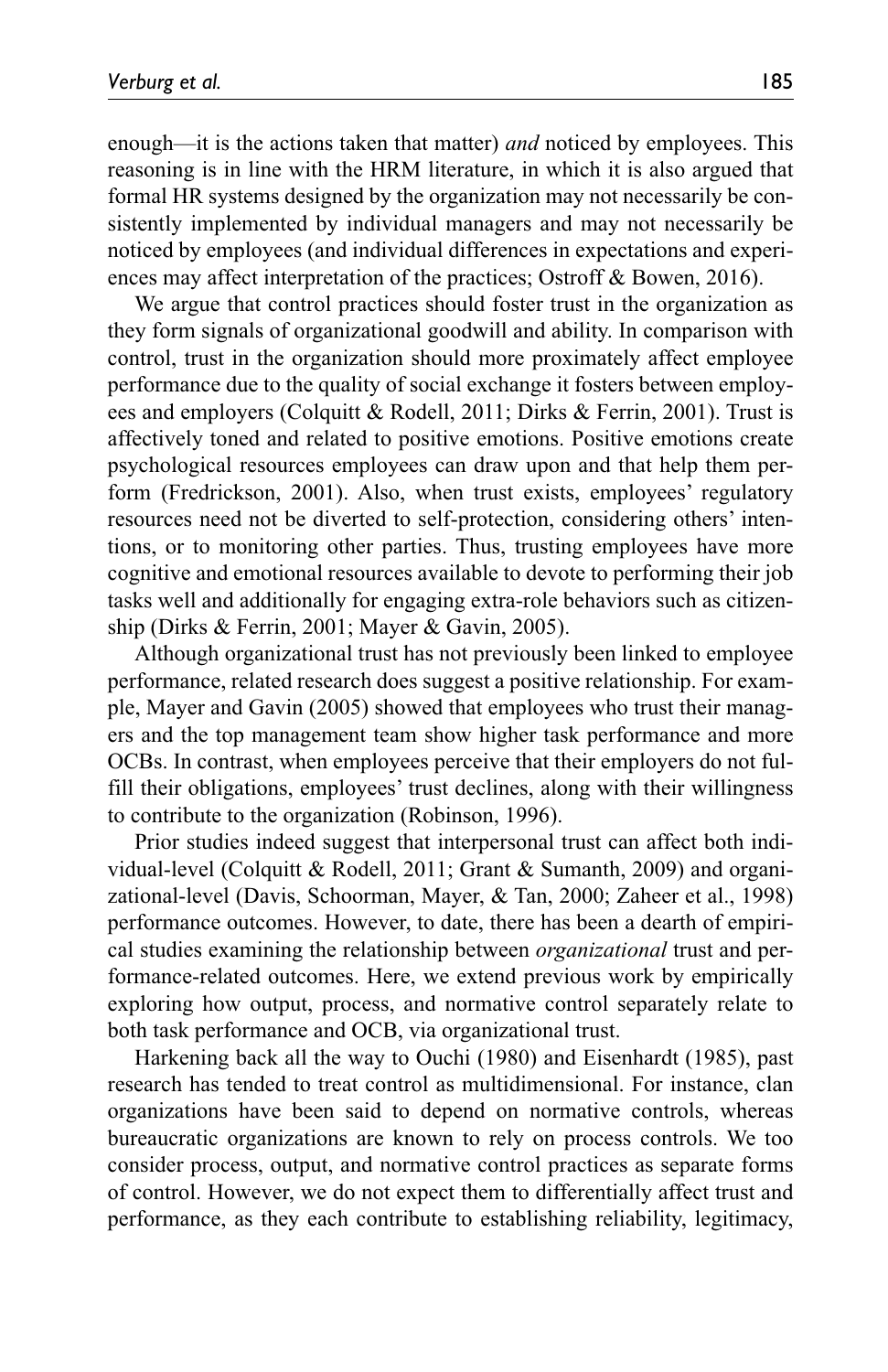and predictability (Zaheer et al., 1998), which serve as sources of trust and enablers of performance and citizenship. Whereas such a view differs from the theoretical arguments put forward by Das and Teng (1998), they are consistent with empirical findings of Şengün and Wasti (2007). Thus, we seek to provide clarity to the literature on this somewhat disagreed upon point.

*Output control, trust, and performance.* Output control focuses on the outcomes, products, or services employees produce. Output control practices involve setting predefined formal targets, and employing information systems that enable monitoring of whether targets are met and whether rewards and sanctions are tied to goal accomplishment (Snell, 1992). For example, output control in a software development project may include budgets, functional requirements, contractual agreements, and final products. We expect that output controls have a positive effect on organizational trust for two reasons. First, goal definition, the measurement of goal attainment, and reward processes provide clarity and predictability, which enhances employees' trust in both the organization's ability to deliver on its promises and its benevolent intentions. Also, assisting employees in navigating their way through the organization better equips them in managing their own performance according to organizational expectations. Second, output control practices provide important feedback for employees, again strengthening their beliefs that the organization is capable and willing to support them in learning and readjusting their efforts for maximum effectiveness. A firm belief that the organization provides transparency and reliability in a process that would otherwise render employees vulnerable is expected to enhance organizational trust and, in turn, trusting one's employing organization should increase employees' willingness to contribute to the organization through task performance and OCB.

**Hypothesis 2 (H2):** Organizational trust mediates the relationship between output control and (a) employee performance and (b) OCB.

*Process control, trust, and performance.* In contrast to the focus on outcomes, process controls shape *how* employees perform their job (i.e., how standardized procedures are enacted). Process control practices consist of the outlining of processes and rules concerning how employees should perform their work, monitoring how these processes and rules are enacted, and rewards/ sanctioning practices (Snell, 1992). For example, a call-center employee may be provided a predefined script to use during his or her interactions with customers. The employee may be monitored on metrics, including the average time spent on a call, the average rate of calls, his or her professionalism, and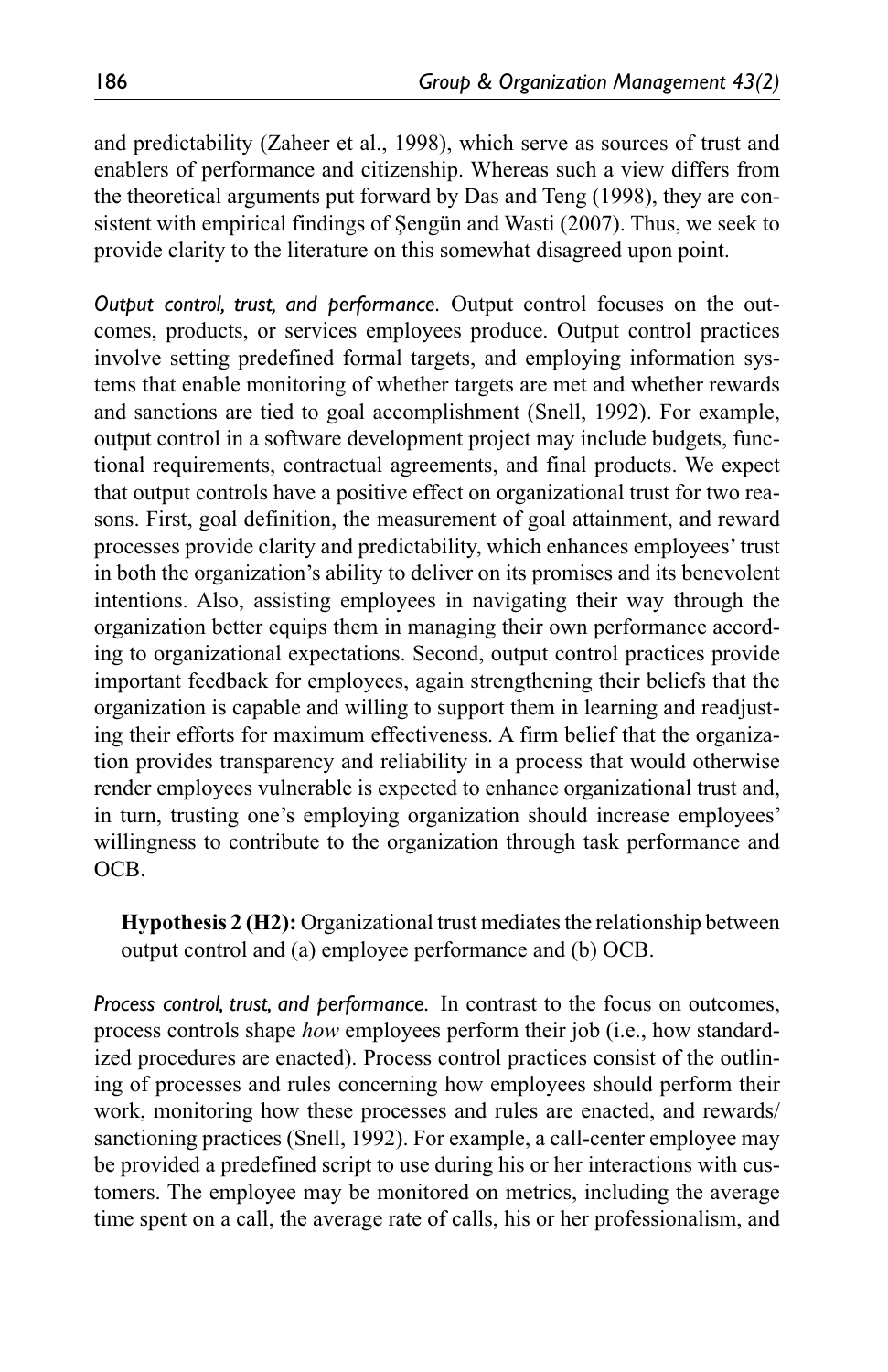the demonstration of interest in the caller, which can then be used by the employee's supervisors for performance appraisal purposes.

Based on the literature, we propose that process controls, as long as they are perceived to be professional and beneficial, can help employees see the organization as trustworthy as these process controls provide support to employees in their daily work. For instance, such controls enable coordination between different employees, and hence strengthen the reliability of cooperation in and between teams. This is likely to enable both task performance and foster citizenship toward other team members. Process controls also contribute to more transparency by clarifying expectations and discriminating between acceptable and unacceptable behaviors, reassuring employees of the organization's integrity. As noted, not having to spend time scanning what is right and wrong and engaging in self-protection frees up resources to focus on contributing to the organization in different ways (Mayer & Gavin, 2005).

On a more practical level, if employees perceive process controls that are helpful in reducing errors, this not only can help them do their job better (and thus directly affect task performance) but also assures them of the competence of the organization, enacting trust, which further motivates work effectiveness and citizenship. Thus, well-implemented process controls should strengthen employees' trust in the organization and, in turn, enhance their willingness to contribute through task performance and OCBs.

**Hypothesis 3 (H3):** Organizational trust mediates the relationship between process control and (a) employee performance and (b) OCB.

*Normative control, trust, and performance.* Finally, employee behavior is also expected to be affected by normative controls enacted by the organization. That includes the promotion of organizational norms and values, and sanctioning norm violation (Sitkin & George, 2005). For example, to underline the symbolic importance of their uniform, employees at a fast-food chain may receive a penalty when they do not adhere to the set dress code. In addition to formal procedures (e.g., safety compliance requirements), normative control practices often rely on informal norm enforcement practices, such as peer pressure. Normative controls should thus facilitate value congruence among organizational members (Gillespie & Mann, 2004), which is also seen as a core feature of trust (Edwards & Cable, 2009). Sharing common values assists in building trust between organizational members, facilitating social bonds, and clarifying "how we do things around here," while sanctions following deviance from these norms enhance trust in the overall organization (Weibel et al., 2016). In this way, we expect normative control to enhance trust and, in turn, contribute to task performance and OCB.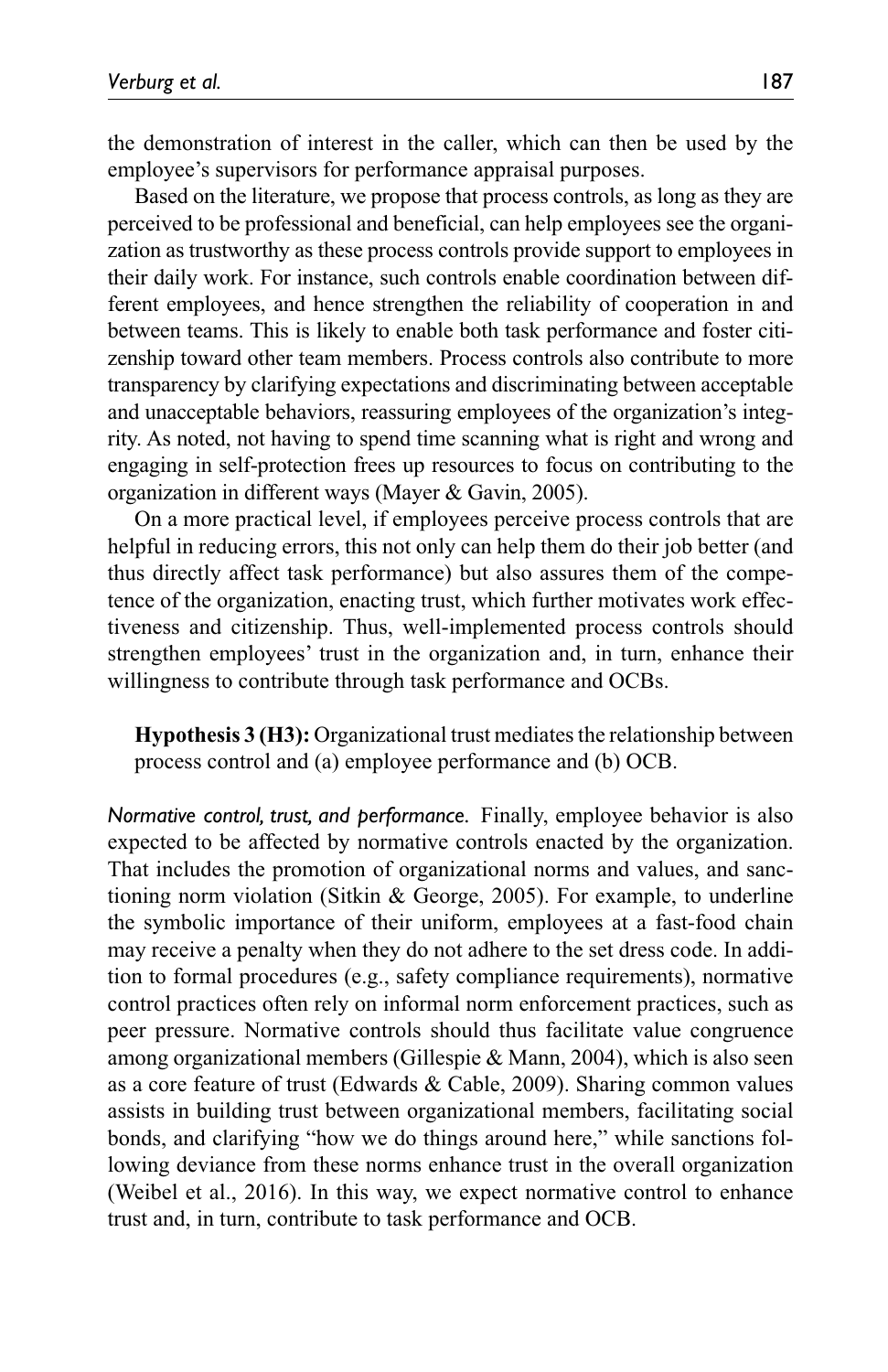

**Figure 1.** Theoretical framework predicting performance and OCB. *Note.* OCB = organizational citizenship behavior.

**Hypothesis 4 (H4):** Organizational trust mediates the relationship between normative control and (a) employee performance and (b) OCB.

Our full hypothesized model is illustrated in Figure 1.

## **Method**

## *Sampling and Data Collection*

Participants were obtained via a snowball sampling approach with the support of business school students at a Singaporean university. This approach is frequently used to obtain data from a variety of firms and industries by building on the contacts of specific individuals within organizations (Wheeler, Shanine, Leon, & Whitman, 2014). Student-recruited sampling enabled access to supervisor–subordinate dyads from a variety of professional service firms in Singapore.

In line with the recommendations of Wheeler et al. (2014), the students were briefed and invited to provide contact details of two English-speaking respondents who agreed to take part in a survey on employees' attitudes and behaviors. As English is the official language of Singapore, non-English fluency is rare in professional organizations. The students were informed that the survey respondents had to meet the following sample criteria: They had to be employed full-time (at least 30 hr per week), over 18 years of age, employed within a noneducational setting, and in an organization large enough to contain multiple levels of management. In addition, the respondents were required to have a full-time supervisor who was also willing to complete a short additional survey. Students received no class credit, nor was there a benefit or reward offered for these nominations. Identified potential participants were then sent an email outlining the purpose of the study, indicating its voluntary nature, and providing a link to an online survey. They were assured of their confidentiality and informed of their right to withdraw from the study at any time without penalty.

Snowball sampling is not without limitations. Some contend this approach can make samples more susceptible to selection bias (i.e., the occurrence of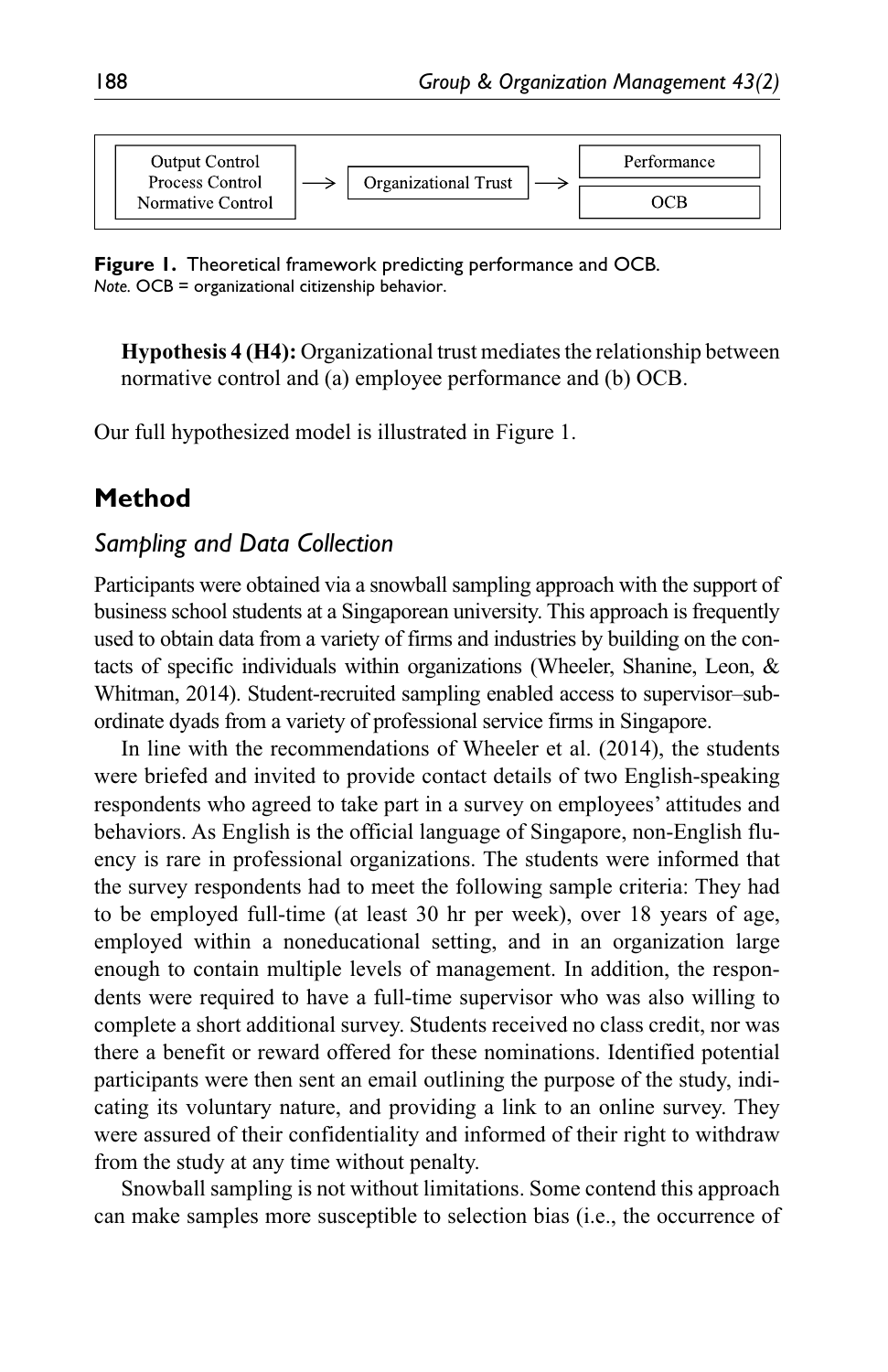similarity in gender and ethnicity between the student recruiter and respondents; Wheeler et al., 2014). The following steps were taken to limit the possibilities of selection bias. First, the students were briefed both verbally and in writing about the type of respondents needed. We prepared information sheets for the student recruiters and also letters for them to hand deliver to the employees and their supervisors. The letters provided information about the purpose of the study, the duration of the survey, what sorts of things the survey sought to measure (employees' attitudes and behaviors), and information about the senior researchers. We emphasized that we did not want to disturb those who were not prepared to participate in the survey. We outlined in the information sheets and during the briefing our interest in respondents who matched our sample criteria. We added a clause emphasizing that the employment context had to have a clear hierarchical structure, and thus would exclude those working in small family businesses.

After 2 weeks, reminders were sent to all potential participants. The survey closed after 5 weeks. Of the 206 employees who were invited to participate, 110 employees (along with their supervisors) participated in the study, yielding a 53.4% response rate. Five questionnaires were discarded due to missing information. Respondents were matched to their supervisors through the provision of a supervisor contact telephone number. In total, we received usable data from 105 employee–supervisor dyads.

Fifty-nine percent of the participating employees were male. The participants ranged in age from 19 to 64 years (average age = 35.5 years). Of them 20% had completed high school, 13.5% junior college, 50.9% college, and 10.9% graduate school. In terms of job level, 40% of the employees belonged to junior management, 30% to middle management, 20% to senior management, and 10% to top management. Average tenure with one's current employer was 6.51 years. Median employer size was 100 employees.

## *Measures*

Measurement scales, unless specifically indicated otherwise, used a 5-point Likert-type scale response style (1 = *strongly disagree*, 5 = *strongly agree*). All survey items, along with scale-level psychometric properties, are reported in the appendix. Employees' supervisors provided performance and OCB ratings for their participating subordinate. Performance and OCB served as endogenous variables. Employees provided ratings of control and trust perceptions, with the control ratings serving as exogenous variables and trust perceptions as an endogenous variable. This dual source approach was included to alleviate common source bias (Podsakoff, MacKenzie, Lee, & Podsakoff, 2003). Following the common classification criteria of Jarvis,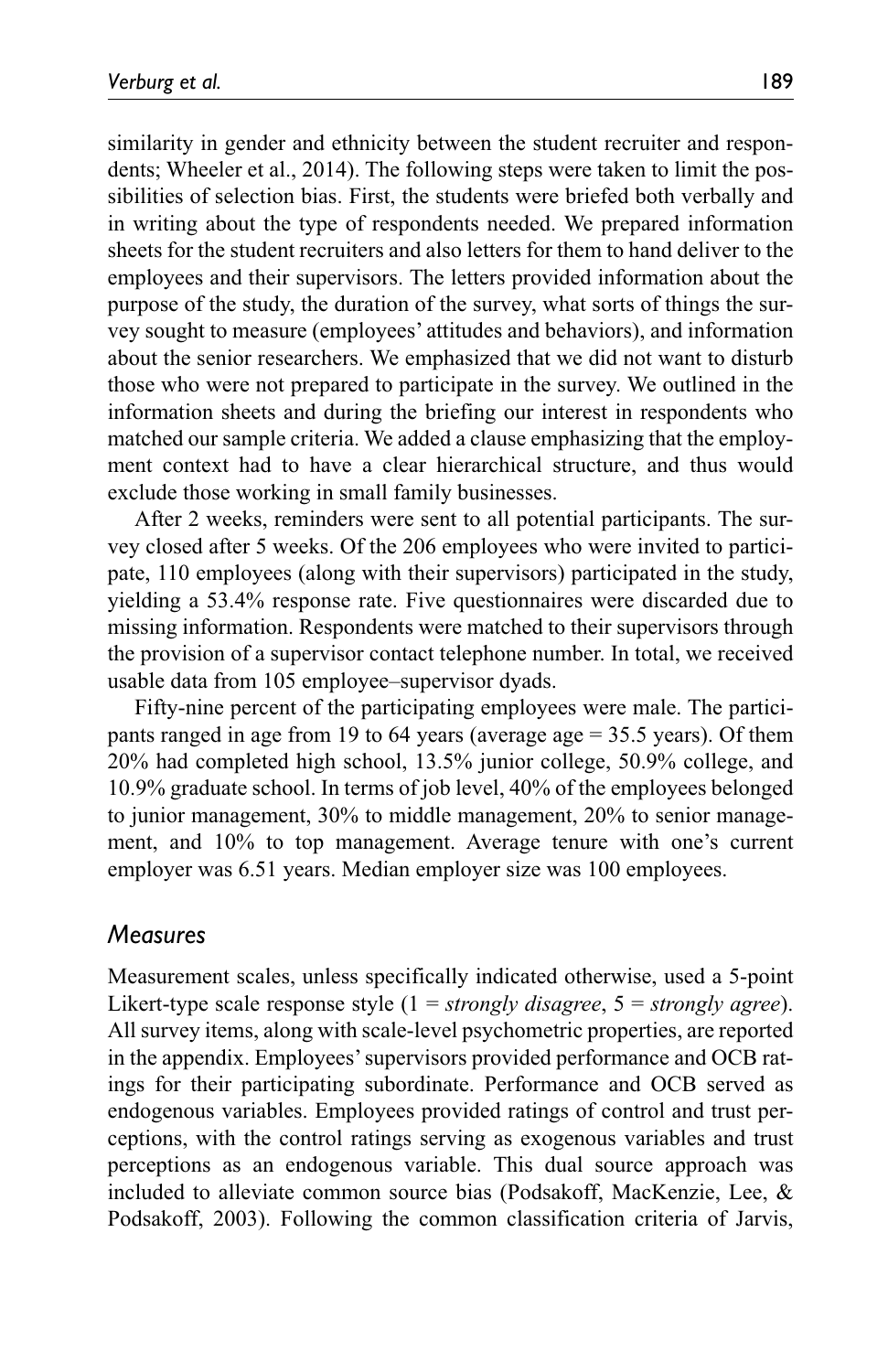Mackenzie, and Podsakoff (2003), all endogenous variables were measured reflectively. Reflective models assume that causality flows from the construct to the indicators. Hence, in reflective models, a change in the construct causes a change in the indicators. In the case of our control measures, the opposite was true. A change in these indicators results in a change in the construct under study. Therefore, the three latent exogenous variables (output, process, and normative control) were measured formatively.

*Organizational control.* We measured the three forms of control as separate constructs to explore their relative strength as predictors of trust and performance. The three types of control were measured using Weibel et al.'s (2016) measures. The output control measure focuses on the extent to which standards are set, progress is monitored, and goal attainment is rewarded. Process control items relate to the extent of written rules regarding activities and procedures in the organization. Normative control items referred to the presence of formal and informal consequences for the violation of norms, ethics, and organizational values.

*Organizational trust.* To measure organizational trust, Searle and colleagues' (2011) instrument was used, which draws on the work of Mayer and Davis (1999). This measure is comprised of 10 items and focuses on employees' perceptions of whether their organization is trustworthy with regard to its competence and goodwill. The measure had an internal consistency of  $\alpha$  = .93.

*Employee performance and OCB.* Williams and Anderson's (1991) measures were used for assessing in-role/task performance (four items with an internal consistency of  $\alpha = .93$  in our sample) and OCB (five items with an internal consistency of  $\alpha$  = .76 in our sample). OCB has been treated as both unidimensional and multidimensional in the literature, with one-, two-, five-, and six-factor models in active circulation (Cropanzano, Rupp, Thornton, & Shao, 2016). Because we did not have reason for predicting differential effects of our independent variables on differing facets of OCBs, we opted for treating the OCB as unitary construct. This is consistent with LePine, Erez, and Johnson (2002), who argued that a unidimensional approach can adequately capture the OCB construct space.

*Statistical control variables.* We controlled for gender and participants' hierarchical job level in our analyses as these variables have been found to correlate with trust (see Searle et al., 2011). For example, those who are at a higher hierarchical level are likely to have more personal influence on the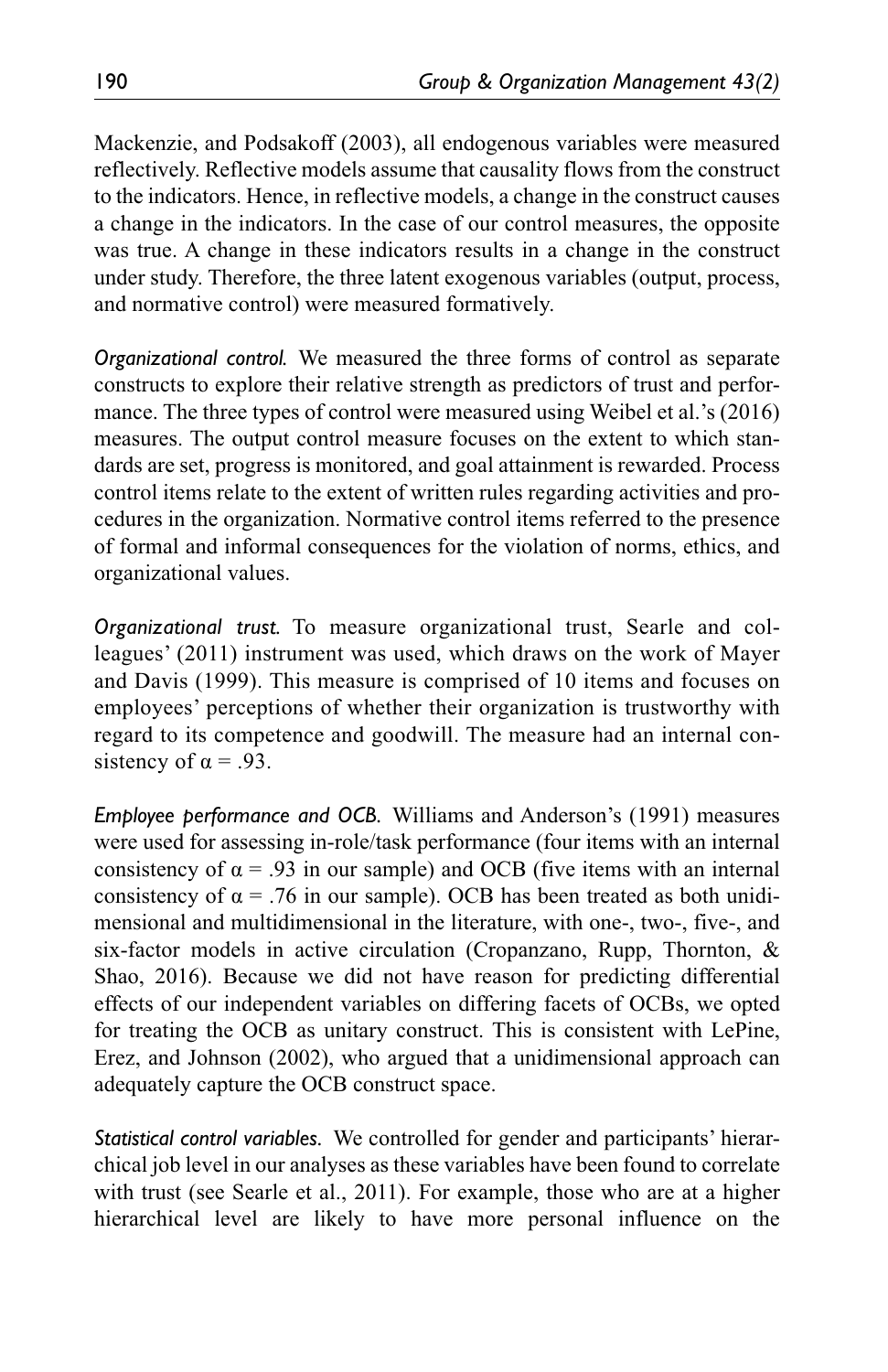organization and its policies, which can enhance trust. Thus, the relationship between control and trust may be stronger for those higher in the hierarchy. Similarly, Glaeser, Laibson, Scheinkman, and Soutter (2000) showed that men are more trusting than women. Gender was coded as  $1 =$  male,  $2 =$ female; and job level as  $1 = top$  management,  $2 = senior$  management,  $3 =$ middle management,  $4 =$  junior management,  $5 =$  nonmanagement. We also controlled for tenure as longer tenured employees generally have greater inrole performance and display more OCBs (Ng & Feldman, 2010). Tenure was reported in years. Finally, we controlled for organization size as larger organizations tend to have more slack (Rau, Haerem, & Fredericks, 2015). We measured organization size by the total number of employees  $(1 = 0.250$ employees,  $2 = 251-999$  employees,  $3 = >999$  employees).

# *Data Analysis*

Prior to testing our hypotheses, we checked for possible nonresponse bias. Then, following the guidelines of Anderson and Gerbing (1988), we analyzed the suitability of our measurement model. We used structural equation modeling (SEM) with the partial least squares (PLS) estimation method to test our hypotheses. Compared with a covariance-analytical approach, the PLS estimation method has the advantage of utilizing less strict assumptions regarding the distribution of data while allowing the robust estimation of smaller samples, such as ours (Goetz, Liehr-Gobbers, & Kraft, 2010). In addition, the software package Smart PLS Version 2.0 M3 has appropriate techniques to test our model, as it allows for the inclusion of both formative and reflective measures (Diamantopoulos & Winklhofer, 2001; Fornell & Bookstein, 1982), and provides indices of overall model fit (Henseler, Hubona, & Ray, 2016).

# **Results**

Table 1 depicts the means, standard deviations, and correlation coefficients for our six study variables plus our three statistical control variables.

# *Measurement Model*

Following Anderson and Gerbing's (1988) recommendations, we conducted a confirmatory factor analysis (CFA) to assess the suitability of the multiitem reflective scales. Factor loadings were significant and above .60, supporting the unidimensionality of these measures (Hulland, 1999). Composite reliabilities (ranging from .84 to .95) were all above the .60 threshold (Bagozzi  $\&$  Yi, 1988), and the average variance extracted (AVE) indices were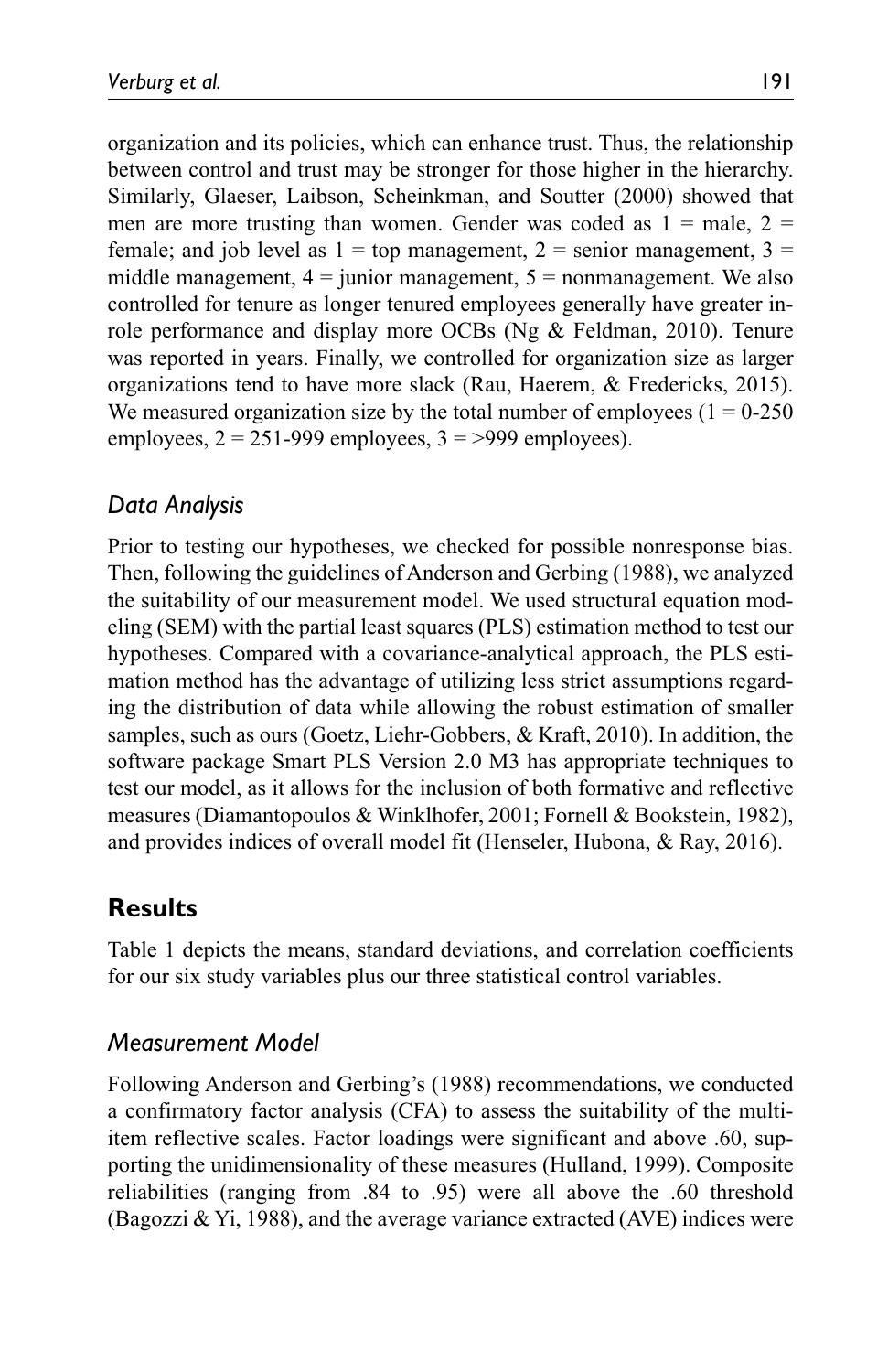| Table 1. Means, Standard Deviations, and Intercorrelations. |          |                                                                              |               |                                                                    |                                                                                                                                                                                                          |               |                                                                                   |                |               |                |     |             |
|-------------------------------------------------------------|----------|------------------------------------------------------------------------------|---------------|--------------------------------------------------------------------|----------------------------------------------------------------------------------------------------------------------------------------------------------------------------------------------------------|---------------|-----------------------------------------------------------------------------------|----------------|---------------|----------------|-----|-------------|
| Variable                                                    |          | S                                                                            |               |                                                                    |                                                                                                                                                                                                          |               | "<br>ש                                                                            |                |               |                |     | $\subseteq$ |
| I. Output controla.b                                        |          | 0.86                                                                         |               |                                                                    |                                                                                                                                                                                                          |               |                                                                                   |                |               |                |     |             |
| 2. Process controla.b                                       |          |                                                                              |               |                                                                    |                                                                                                                                                                                                          |               |                                                                                   |                |               |                |     |             |
| 3. Normative control <sup>a,b</sup>                         |          | 8<br>8<br>8<br>8<br>8<br>8<br>8<br>8<br>8<br>8<br>8<br>8<br>8<br>8<br>8<br>8 |               | ខ្លែង ដូ<br>  ខ្លែង ដូ ដូ ដូ ដូ ដូ ដូ ដូ<br>  ខ្លែង ដូ ដូ ដូ ដូ ដូ |                                                                                                                                                                                                          |               |                                                                                   |                |               |                |     |             |
| 4. Organizational trust <sup>b</sup>                        |          |                                                                              |               |                                                                    | $\frac{1}{4}$<br>$\frac{1}{4}$<br>$\frac{1}{4}$<br>$\frac{1}{4}$<br>$\frac{1}{4}$<br>$\frac{1}{4}$<br>$\frac{1}{4}$<br>$\frac{1}{4}$<br>$\frac{1}{4}$<br>$\frac{1}{4}$<br>$\frac{1}{4}$<br>$\frac{1}{4}$ |               |                                                                                   |                |               |                |     |             |
| 5. Employee performance <sup>c</sup>                        |          |                                                                              |               |                                                                    |                                                                                                                                                                                                          |               |                                                                                   |                |               |                |     |             |
| ბ<br>ა                                                      |          |                                                                              |               |                                                                    |                                                                                                                                                                                                          |               | $\frac{1}{3}$<br>$\frac{1}{3}$<br>$\frac{1}{3}$<br>$\frac{1}{3}$<br>$\frac{1}{3}$ |                |               |                |     |             |
| 7. Tenureb                                                  |          |                                                                              |               |                                                                    |                                                                                                                                                                                                          |               |                                                                                   |                |               |                |     |             |
| 8. Gender <sup>b</sup>                                      |          |                                                                              |               |                                                                    | $\frac{8}{1}$                                                                                                                                                                                            |               |                                                                                   | $-34$<br>$-24$ | $\frac{4}{1}$ |                |     |             |
| 9. Job level <sup>b</sup>                                   |          | $\frac{1}{2}$                                                                | $-27***$      | S.                                                                 | $-16$                                                                                                                                                                                                    |               |                                                                                   |                | $-0.7$        | $-30**$        |     |             |
| 10. Organizational size                                     | 1,045.41 | 55,022.3                                                                     | $\frac{4}{1}$ | $-0.5$                                                             | $-14$                                                                                                                                                                                                    | $\frac{4}{1}$ | $-02$                                                                             | $\frac{1}{2}$  | S             | $\overline{1}$ | 50- |             |
| $\frac{1}{2}$<br>$\frac{1}{2}$                              |          |                                                                              |               |                                                                    |                                                                                                                                                                                                          |               |                                                                                   |                |               |                |     |             |

| <br> <br> <br>:                                            |
|------------------------------------------------------------|
| ֖֧ׅ֧ׅׅׅׅ֧֪֧֚֚֚֚֚֚֚֚֚֚֚֚֚֚֚֚֚֚֚֚֚֚֚֚֚֚֚֚֚֚֡֝֜֓֡֡֓֡֡֓֡֞֡֡֓֞֝ |
|                                                            |
|                                                            |
| Ξ                                                          |
|                                                            |
|                                                            |

Note.  $n = 105$  (supervisors = 105, subordinates = 105).<br><sup>a</sup>ltem scales of a formative construct. *Note. n* = 105 (supervisors = 105, subordinates = 105). altem scales of a formative construct.

bSubordinate-rated.

cSupervisor-rated.

 $b$ Subordinate-rated.<br>  $c$ Supervisor-rated.<br>  $\ast_b$  < .05.  $\ast\ast_b$  < .01.  $\ast\ast_b$  < .001. \**p* < .05. \*\**p* < .01. \*\*\**p* < .001.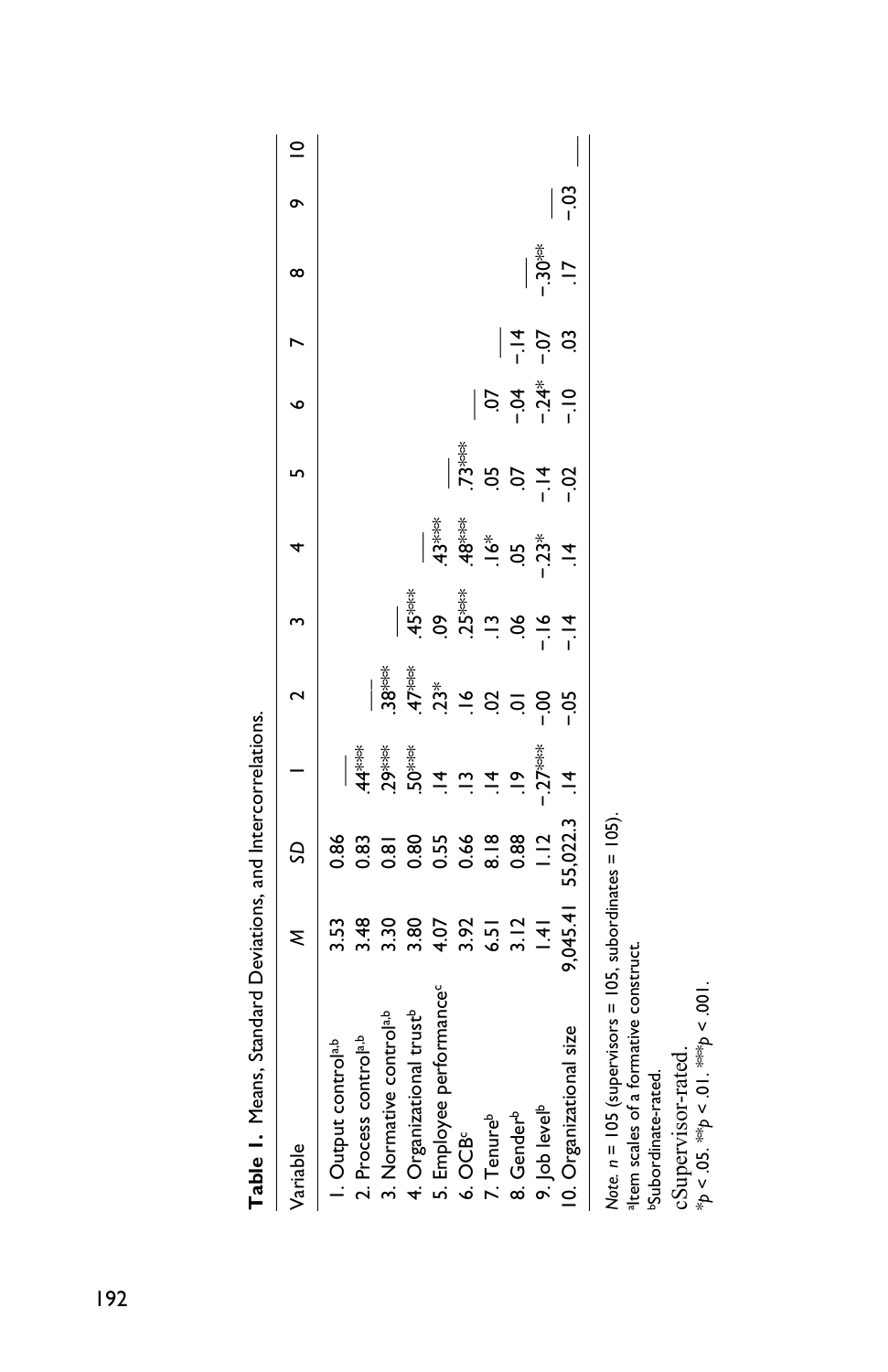all greater than the .50 threshold (Fornell & Larcker, 1981). In addition, we tested for discriminant validity by confirming that each construct's variance shared with other constructs was lower than its AVE (Fornell & Larcker, 1981).

In checking our formative measures, we followed Diamantopoulos and Winklhofer's (2001) guidelines. First, we controlled for possible multicollinearity of the proposed indicators capturing output control, process control, and normative control. The variance inflation factors (VIFs) were between 1.06 and 1.41, below the standard cutoff of 10 (Hair, Anderson, Tatham, & Black, 1998). Then, as recommended by Diamantopoulos, Riefler, and Roth (2008), we assessed each formative indicator's weight and found most factor weights to be significant and above .50 (Santosa, Wei, & Chan, 2005). Overall, these preliminary tests revealed that our measures showed acceptable psychometric properties (see the appendix for further details).

In addition, we examined the adequacy of our measurement model with an alternative model, which included organizational citizenship behavior - individuals (OCBI) and organizational citizenship behavior - organizational (OCBO) as two separate constructs (Williams  $\&$  Anderson, 1991). The resulting seven-factor model did not provide a significantly better fit than the more parsimonious six-factor solution as judged by the chi-square difference test, lending empirical support of our choice to treat OCB as a unitary construct. Furthermore, we compared the six-factor solution with a model combining all control variables into one factor (four-factor model) and a single-factor model. As these two models resulted in a significant decrement in fit, we proceeded with the six-factor solution where we combined OCBI and OCBO into one construct. As shown in Table 2, our hypothesized six-factor model provided a good fit to the data,  $\chi^2(df) = 411.53(293)$ ,  $\chi^2(df = 1.41$ ; comparative fit index  $(CFI) = .94$ ; incremental fit index  $(IFI) = .95$ ; root mean square error of approximation (RMSEA) = .06; standardized root mean square residual (SRMR) =  $.07$ .

As indicated by the coefficient of determination (*R*2) we report, our model explains 13.1% of the variation in employee performance, 22.4% in OCB, and 35.9% in organizational trust, providing high explanatory power (Chin, 1998). The SRMR is .07, which is below the common threshold of .08 (Henseler et al., 2016). Taken together, these findings suggest a good fit of our model. The results of our analysis are summarized in Table 3.

## *Hypothesis Testing*

H1 predicted a positive relationship between employee perceptions of organizational control and perceived trust in the organization. PLS-SEM results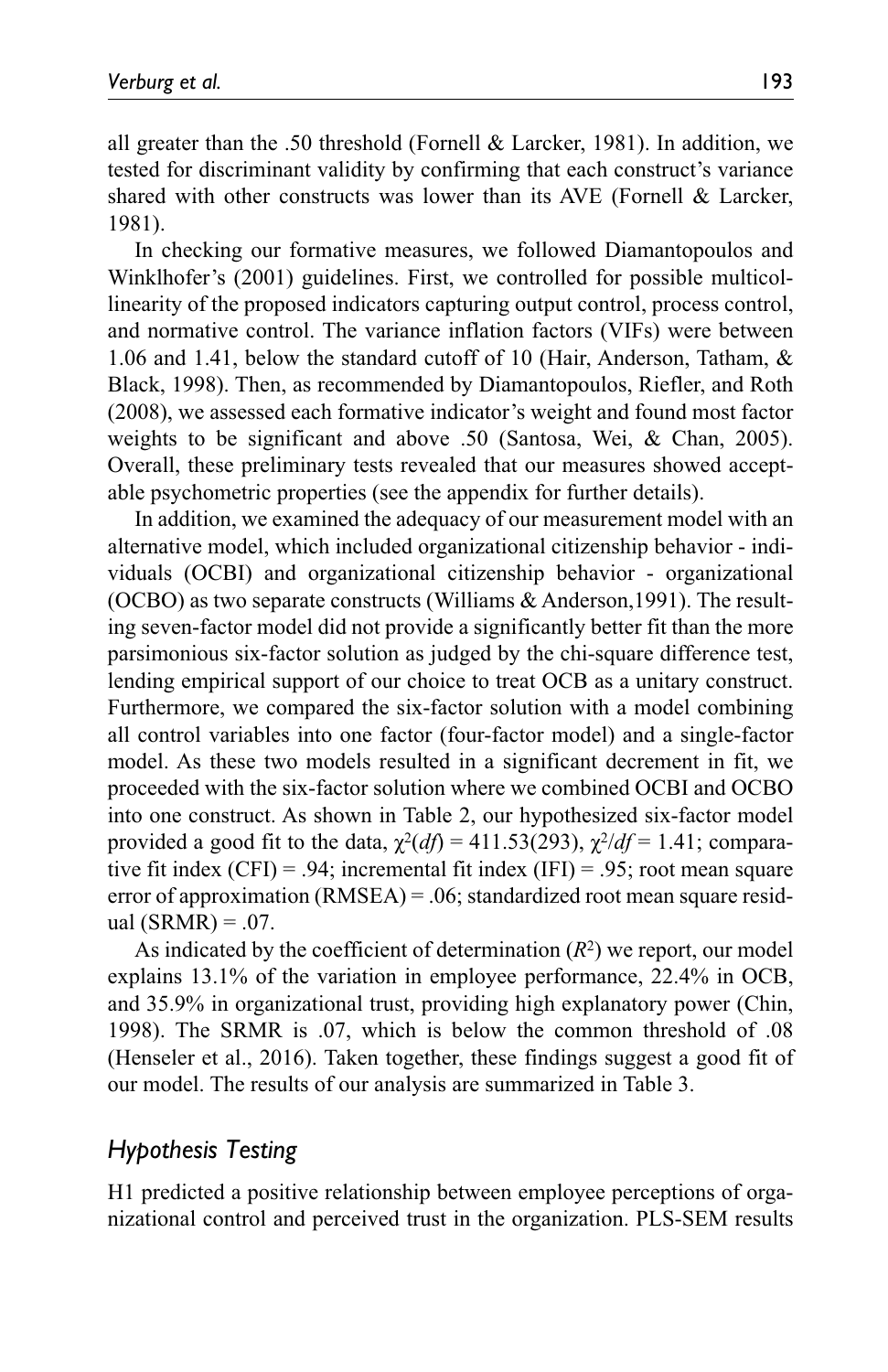| Measurement<br>model                                                                               | $\chi^2$                       | df |                 |     |     | $\chi^2$ /df CFI IFI RMSEA SRMR |       | $\Delta \chi^2$ (df) |
|----------------------------------------------------------------------------------------------------|--------------------------------|----|-----------------|-----|-----|---------------------------------|-------|----------------------|
| Seven-factor model<br>(baseline model<br>with OCBI<br>and OCBO                                     | 404.82 288                     |    | 1.41            | .94 | .95 | .061                            | .067  |                      |
| as separate<br>constructs)<br>Six-factor model<br>(baseline model)                                 | 411.53 293                     |    | $\vert A \vert$ | .94 | .95 | 06۱.                            | .067  | 6.71(5)              |
| Four-factor model<br>(output control,<br>process control,<br>and normative<br>control<br>combined) | 885.73 318 2.79 .73            |    |                 |     | .73 | .128                            |       | $.092$ 474.20(25)*** |
| Single-factor<br>model (all factors<br>combined)                                                   | 1,706.69 324 5.27 .34 .35 .198 |    |                 |     |     |                                 | 84. ا | $820.96(6)$ ***      |

**Table 2.** Comparison of Alternative Measurement Models.

*Note.* CFI = comparative fit index; IFI = incremental fit index; RMSEA = root mean square error of approximation; SRMR = standardized root mean square residual. OCBI = organizational citizenship behavior - individuals; OCBO = organizational citizenship behavior organizational.

\**p* < .05. \*\**p* < .01. \*\*\**p* < .001.

indicated that output, normative, and process control were positively related to organizational trust ( $b = .24$ ,  $p = .08$ ;  $b = .27$ ,  $p = .02$ ;  $b = .28$ ,  $p = .04$ ).

H2 to H4 focused on the mediating role of trust in the relationship between control (outcome, process, and normative) and employee outcomes (OCB and employee performance). We performed a mediation analysis and therefore regressed organizational trust on employee performance (H2a-H4a) and OCB (H2b-H4b), computing the coefficients for direct and indirect paths (Preacher & Hayes, 2008). As recommended by Preacher, Rucker, and Hayes (2007), we conducted our mediation analysis with percentile-based and bias-corrected confidence intervals across 1,000 bootstrap resamples, which do not assume a certain sampling distribution. As can be seen in Table 4, output control, normative control, and process control have significant indirect paths to employee performance. Analyzing the statistical control variables included in our model revealed no significant effects for gender, job level, or tenure. Organizational size seemed to restrain the relationship between organizational trust and OCB, as there was a significant negative relationship between these variables.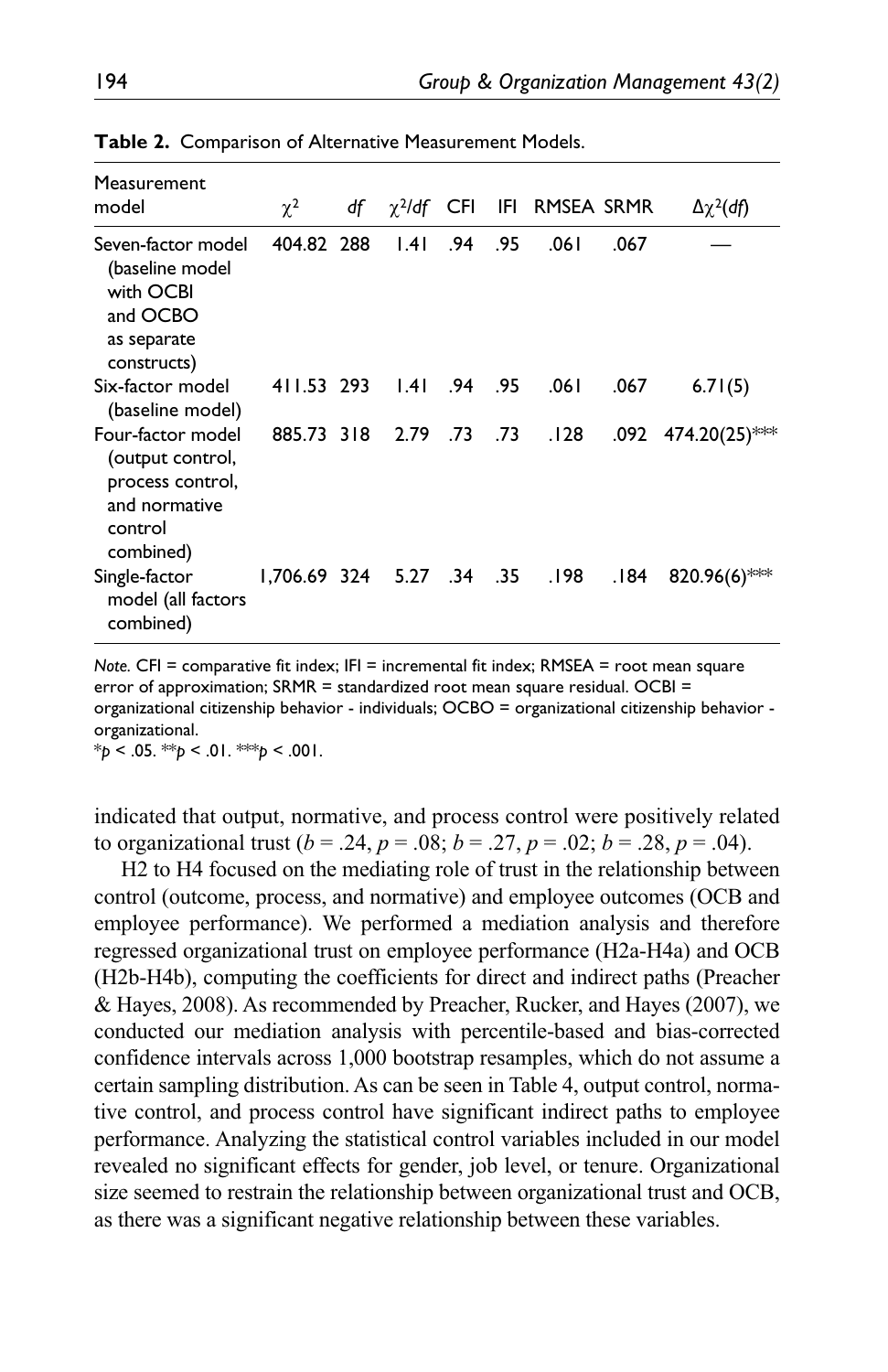|                              |                         | Dependent variables |                         |           |            |      |  |  |  |  |
|------------------------------|-------------------------|---------------------|-------------------------|-----------|------------|------|--|--|--|--|
|                              | Organizational<br>trust |                     | Employee<br>performance |           | <b>OCB</b> |      |  |  |  |  |
| Variable                     | b                       | SE                  | b                       | <b>SE</b> | b          | SE   |  |  |  |  |
| Controls                     |                         |                     |                         |           |            |      |  |  |  |  |
| Job level                    | $-.14$                  | .H                  | $-.03$                  | .09       | $-.17$     | .11  |  |  |  |  |
| Tenure                       | .07                     | .07                 | $-01$                   | .08       | $-.03$     | .07  |  |  |  |  |
| Gender                       | $-.08$                  | .08                 | .06                     | .08       | .09        | .09  |  |  |  |  |
| Organizational size          | $-.16*$                 | .07                 | $-.09$                  | .06       | $-.15*$    | .06  |  |  |  |  |
| <b>Explanatory variables</b> |                         |                     |                         |           |            |      |  |  |  |  |
| Output control               | .24 <sup>†</sup>        | . 13                |                         |           |            |      |  |  |  |  |
| Process control              | $.28*$                  | .13                 |                         |           |            |      |  |  |  |  |
| Normative control            | $.27*$                  | .H                  |                         |           |            |      |  |  |  |  |
| Organizational trust         |                         |                     | .44***                  | .15       | .47***     | . 15 |  |  |  |  |
| R <sup>2</sup>               | .36                     |                     | . 13                    |           | .22        |      |  |  |  |  |

#### **Table 3.** Tests of Hypotheses via PLS-SEM.

*Note. n* = 105 (supervisors = 105, subordinates = 105). The table provides unstandardized coefficients (*b*) and standard errors (*SE*); corresponding p values for significance testing were generated through the bootstrapping procedure with 1,000 resampling with 105 cases for each sample. PLS-SEM = partial least squares–structural equation modeling; OCB = organizational citizenship behavior. \**p* < .05. \*\**p* < .01. \*\*\**p* < .001.

|                                                                                               |                                                                       |                                                                    |                                 | Percentile-based<br>95% CI      |                                 | Bias-corrected<br>95% CI        |                                 |
|-----------------------------------------------------------------------------------------------|-----------------------------------------------------------------------|--------------------------------------------------------------------|---------------------------------|---------------------------------|---------------------------------|---------------------------------|---------------------------------|
| IV                                                                                            | DV                                                                    | Mediator                                                           | Effect<br>size                  | Lower<br>bound                  | Upper<br>bound                  | Lower<br>bound                  | Upper<br>bound                  |
| Output control<br>Normative control<br>Process control<br>Output control<br>Normative control | Empl. Perf.<br>Empl. Perf.<br>Empl. Perf.<br><b>OCB</b><br><b>OCB</b> | Org. Trust<br>Org. Trust<br>Org. Trust<br>Org. Trust<br>Org. Trust | ١٥.<br>.12<br>.12<br>.H<br>. 13 | .0۱<br>.02<br>.01<br>.01<br>.02 | .25<br>.24<br>.33<br>.29<br>.28 | 0١.<br>.03<br>.00<br>.01<br>.03 | .25<br>.25<br>.29<br>.28<br>.29 |
| Process control                                                                               | <b>OCB</b>                                                            | Org. Trust                                                         | .12                             | .02                             | .34                             | .00                             | .28                             |

#### **Table 4.** Results of Mediation Analysis.

*Note.* IV = independent variable; DV = dependent variable; CI = confidence interval; Empl. Perf. = employee performance; Org = organizational.

As none of the confidence intervals for output control, normative control, or process control contained zero, the indirect effects support the proposed mediating effect of organizational trust. These findings indicate a mediating effect of organizational trust, supporting our hypotheses.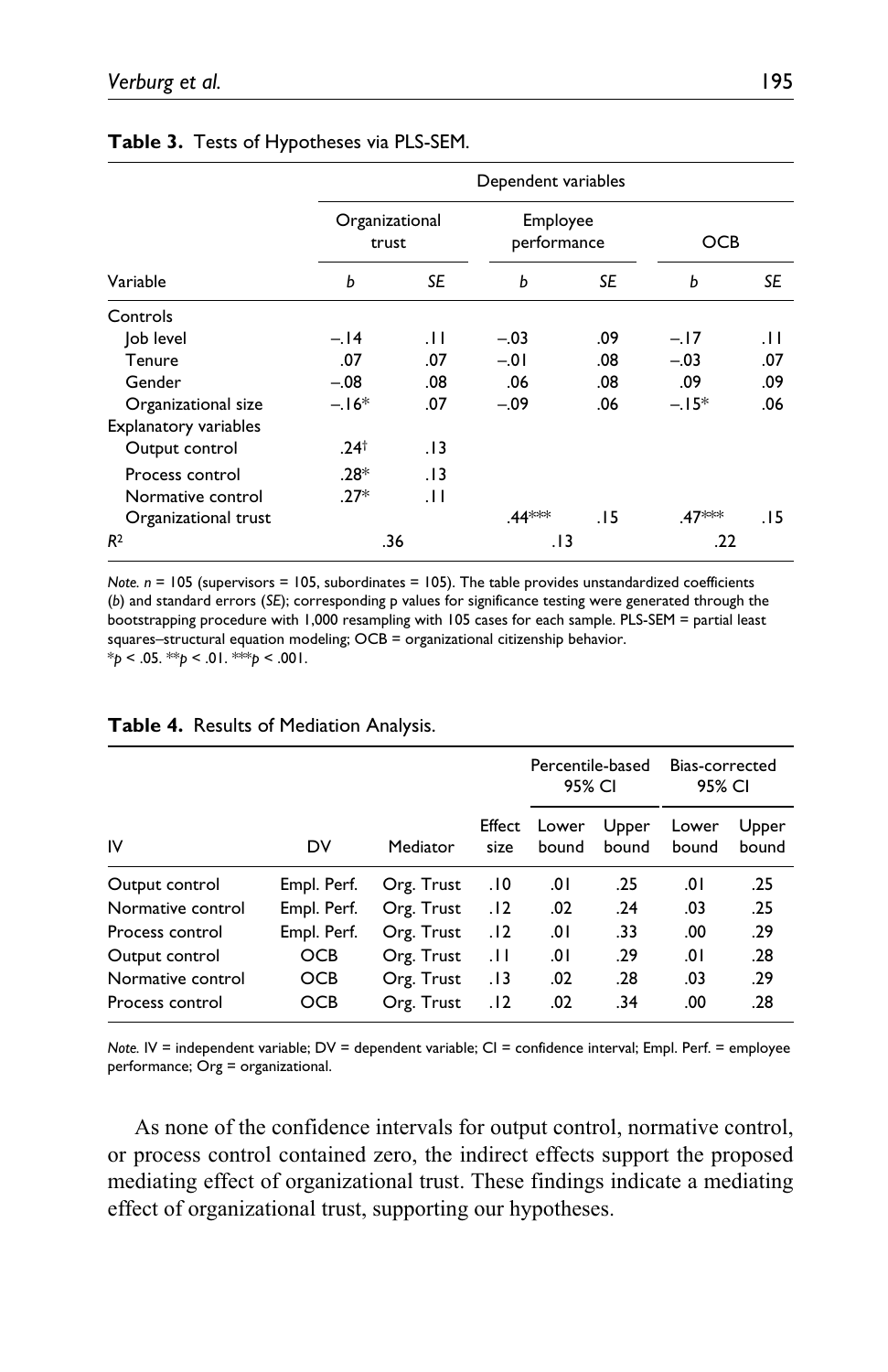# **Discussion**

The aims of our study were threefold. First, we wanted to test how organizational control relates to organizational trust, specifically within the context of Singapore. Adding to the work of Weibel and colleagues (2016) who found a positive relationship between control and trust in European organizations, our study provides further support for the idea that due to the clarity and regularity offered by organizational controls, control can relate positively to employees' trust in the organization. We found that the relationship between control and employee organizational trust indeed seems potent in the high power distance context of Singapore (although the effect sizes found were not larger than those reported by Weibel et al., from Europe). We also add to previous work by separating out the three forms of control (process, output, and normative controls) and testing for their effects. Our results suggest that in the Singaporean context, all three forms of control are relevant to employees' organizational trust.

Next, we sought to explore whether organizational trust mediates the relationship between the three forms of control and both task performance and OCB. Our results supported the notion that trust acts as a mediator in these relationships. That is, trust was found to mediate the relationship between all three forms of control and both task performance and OCB. The pattern of findings suggests that control systems help to enhance trust in the organization and that this translates into favorable organizational outcomes, such as improved task performance and OCB of employees.

The results of our study add to our understanding of how organizational control effects performance. The bulk of organizational control research considers the boundary conditions (moderators) influencing this relationship, with little consideration of the mechanisms (mediators) responsible for the observed effects (see Otley, 2016, for an overview). A smaller but clearly growing community of management control researchers is beginning to identify how the effect of control on performance is manifested at the individual level (see Chenhall & Moers, 2015, for an overview). While empirical research in this area is clearly making progress, we are not aware of any investigations that consider organizational trust as such a mechanism, which we argue is a key missing link necessary for understanding these relationships. Our study contributes to a more refined understanding of this particular interplay.

Our results have implications for future research. As noted, in HRM research, formal control systems are often seen as the somewhat "ugly cousin" of high commitment work systems. The control–commitment dichotomy was first introduced by Walton (1985) and has been used quite extensively since (Hauff et al., 2014). Despite this framing in the literature, our results suggest that it is possible to go beyond the traditional HRM view of control as a negative organizational practice. Different forms of control do relate positively to employee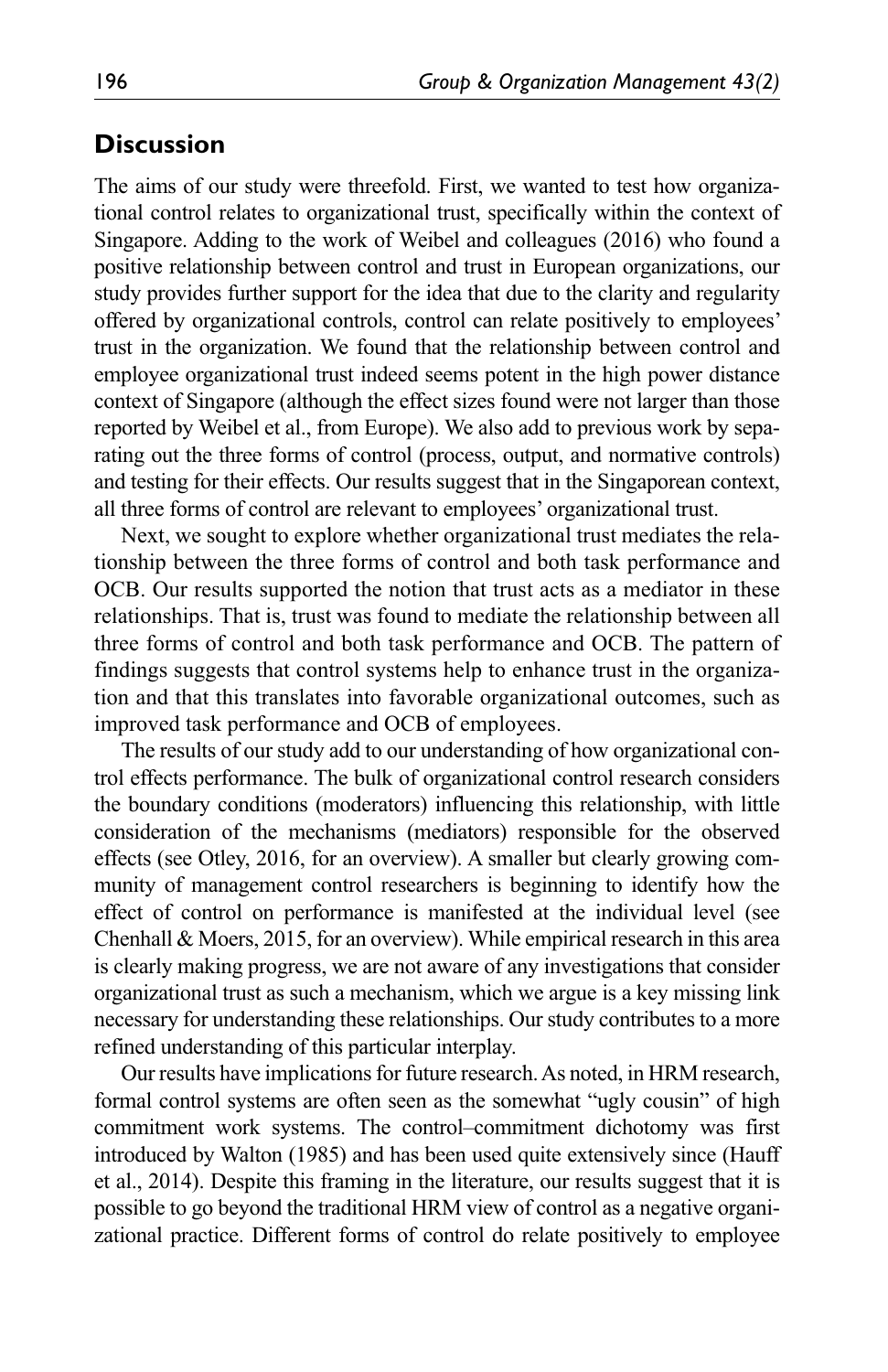trust in their employer and, in turn, also indirectly enhance different types of employee contributions to the organization. Future work might try to test whether and when it is possible to integrate control and commitment elements within HRM systems rather than pitting them against each other.

Although we studied the relationship between trust and control and proposed trust as an outcome of control, we cannot test for the direction of causality in our data (see also our discussion of limitations below). It may well be that causality runs both ways. In addition to sound control systems aiding the development of trusting beliefs about the organization, more trusting employees may also (subsequently) interpret management practices such as controls and the intentions behind such controls more positively. In contrast, less trusting employees may be more suspicious of the intentions behind controls. Although this potential interplay between trust and control has not yet been studied, the related work on trust and justice is relevant here, as research has established trust as both an antecedent and consequence of justice and these constructs have been said to potentially coevolve over time (Brockner & Siegel, 1995) and be reciprocal in nature (Colquitt & Rodell, 2011). This would form an interesting area to explore further.

Although we studied the relationship between control and employee organizational trust in the high power distance context of Singapore, we were not able to offer a fully cross-cultural comparison. Future studies could focus more clearly on the impact of cultural values on the use and acceptance of controls in relation to organizational trust. For example, one reason our effect sizes were not stronger than the European findings reported by Weibel et al. (2016) may have been that Singapore, while high in power distance, is low on uncertainty avoidance (Hofstede  $\&$  Hofstede, 2005). Reflecting the extent to which the members of a culture feel threatened by ambiguous or unknown situations, uncertainty avoidance could be argued to be positively associated with preference for control practices. As such, future research might consider replicating and extending this research within a cultural context that is high in both power distance *and* uncertainty avoidance, such as Russia.

Future research could also test whether the positive effect of control on trust is perhaps bounded. Weibel et al. (2016) suggested there may be a trade-off between two aims of a control system: An "optimal" control system provides sufficient agreement and reliability, yet it also grants employees sufficient autonomy and flexibility to carry out their work without being micromanaged. Thus, for trust to be maintained, it may also be important to assess how strictly and rigidly control is implemented. For example, Schoorman et al. (2007) implied that strict control may inhibit the development of trust by signaling that employees are merely complying with control, rather than acting on their trustworthy intentions. Relatedly, the intensity of monitoring has been shown to play a role in interpersonal trust (Holman, Chissick, & Totterdell, 2002).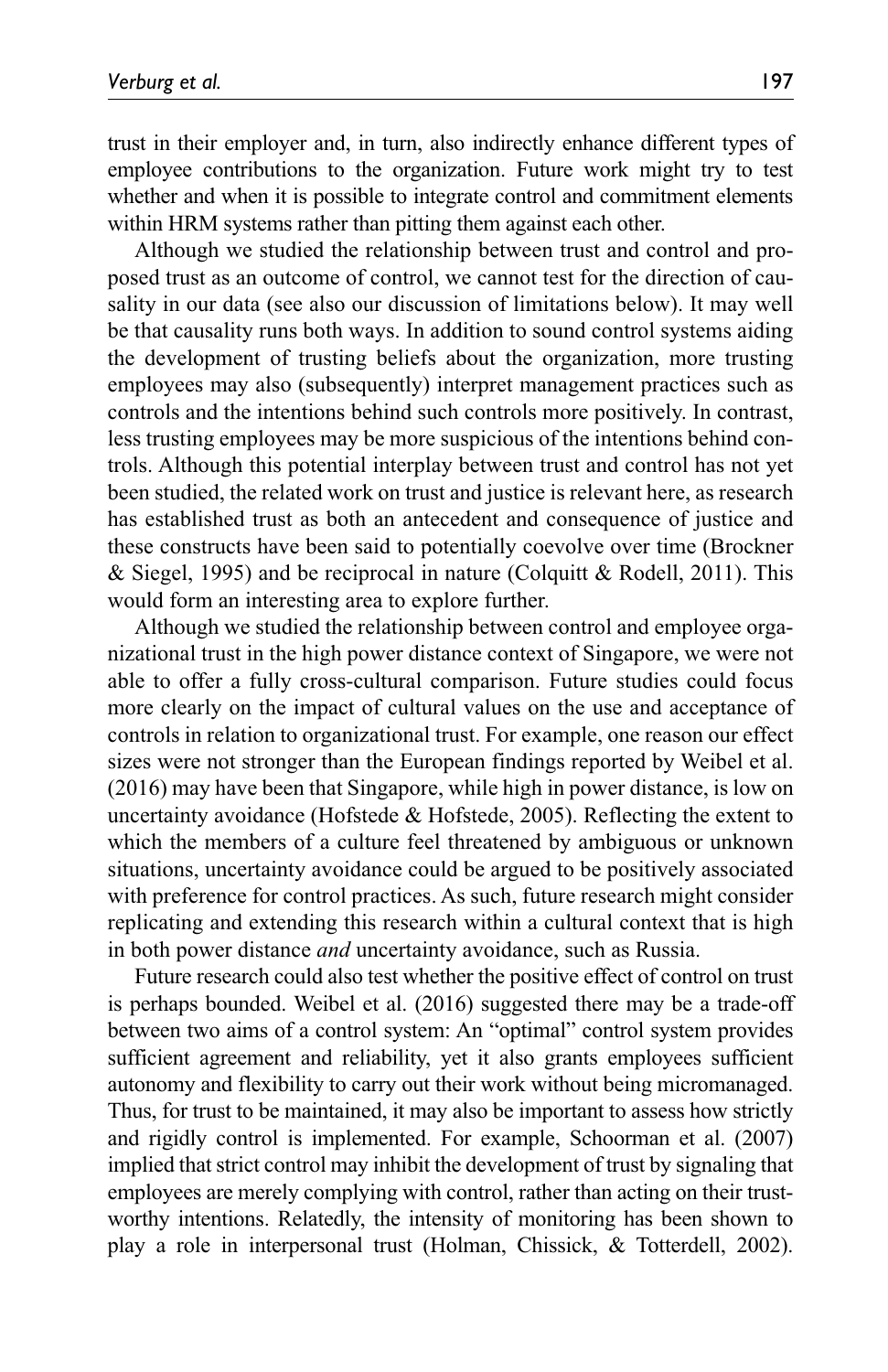Evidence shows that employees who are closely monitored report higher levels of stress and greater levels of dissatisfaction than those who are less closely monitored (David & Henderson, 2000). Extreme monitoring might signal distrust (Falk & Kosfeld, 2006) and may reduce the beneficial influence of control practices on organizational trust.

### *Limitations*

While the findings of this study corroborate and extend earlier findings, there are some limitations (in addition to those noted above) that should be acknowledged and considered when interpreting and generalizing our results. First, although the sampling method included dyads of employees and managers from across a wide range of firms within Singapore, our snowballing approach to collect data may have led to a certain types of sampling bias and therefore limit the confidence we can have in our inferences (Johnson, 2005). Future research should explore the link between control, trust, and outcomes in a more controlled sample.

Second, our data were collected at a single point in time, making it difficult to rule out the possibility of reverse causality (Podsakoff et al., 2003). As such, we cannot draw firm causal conclusions based on our mediation results. We therefore suggest that future research utilize panel data and longitudinal approaches to more robustly test the direction of causality and development of trust over time. Third, while a strength of this study is its multisource data for the overall model, the results for the first hypothesis are based on selfreported questionnaire responses. Future studies might therefore comprise more objective assessment of various types of controls within organization.

Finally, as mentioned above, although we sought to extend past research by replicating and extending past findings in a unique cultural context, our research was in no way comparative. Differences between our findings and those of Weibel et al. (2016) could have been due to organizational differences, measurement differences, and other unknown factors. Truly comparative cross-cultural research is needed to provide more definitive evidence here. Furthermore, cultural values have been shown to vary between people within geographical regions just as much as (if not more than) they do between geographic regions (Lam, Schaubroeck, & Aryee, 2002; Triandis, Leung, Villareal, & Clack, 1985). Therefore, future comparative work should also measure cultural values such as power distance and uncertainty avoidance at the individual level of analysis.

## *Practical Implications*

Despite these limitations, the findings offer implications for managing people in organizations. First, the pattern of relationships we find suggests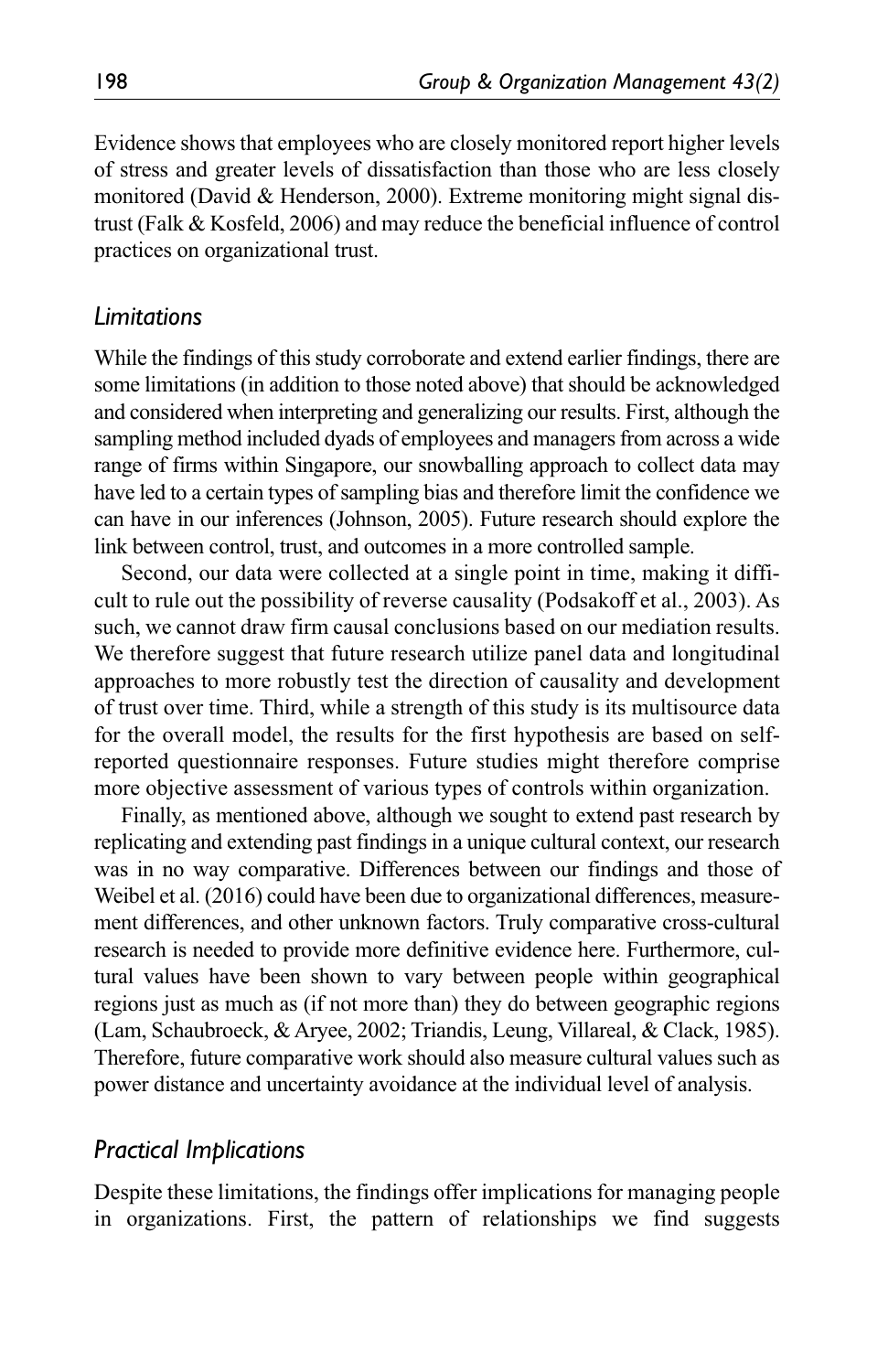that control systems do appear to have potentially beneficial impacts on employees' organizational trust and ultimately their overall job performance. The current study challenges a simplistic dichotomized view of management practices being either control- *or* commitment-oriented, as well as the implied negative stance on control as less likely to yield positive (attitudinal) effects. Instead, our findings suggest that the judicious use of controls might be fruitful for organizations and can help employees contribute to the organization. Finally, our findings suggest controls that focus on *how* tasks should be performed can promote clarity and support for employees, which are associated with increased trust, citizenship, and task performance.

# **Conclusion**

Extant research has at times suggested control and trust are incompatible with management systems seen as *either* control-oriented or promoting of engagement, trust, and commitment. The results of this study challenge this perspective and instead suggest that organizational trust may be achieved through implementing organizational controls. Controls may enhance employee performance both directly and through enhanced trust. This suggests that the link between control systems and trust is sensitive and related to the way in which behavior is controlled.

# **Appendix**

|  | Survey Items and Validity Assessment. |  |
|--|---------------------------------------|--|
|  |                                       |  |

|                                                                                                                          | SFL | b value | VIF  |
|--------------------------------------------------------------------------------------------------------------------------|-----|---------|------|
| Formative constructs                                                                                                     |     |         |      |
| Output control                                                                                                           |     |         |      |
| 1. In this organization, employees are clear about their roles and<br>objectives.                                        | .91 | .00     | 2.38 |
| 2. In this organization, the extent to which objectives are met is<br>monitored.                                         | .74 | .00     | 2.13 |
| 3. In this organization, if objectives are not met employees are<br>required to explain why.                             | 9۱. | .00     | 2.21 |
| 4. In this organization, feedback is given to employees concerning the<br>extent to which they achieve their objectives. | .75 | .00     | 2.09 |
| Process control                                                                                                          |     |         |      |
| 1. In this organization, there are written rules concerning many<br>organizational activities.                           | .51 | .02     | 2.04 |
| 2. In this organization, written rules are strictly enforced.                                                            | .77 | .00     | 5.01 |
| 3. In this organization, written rules and procedures are followed.                                                      | .58 | 0١.     | 4.75 |

*(continued)*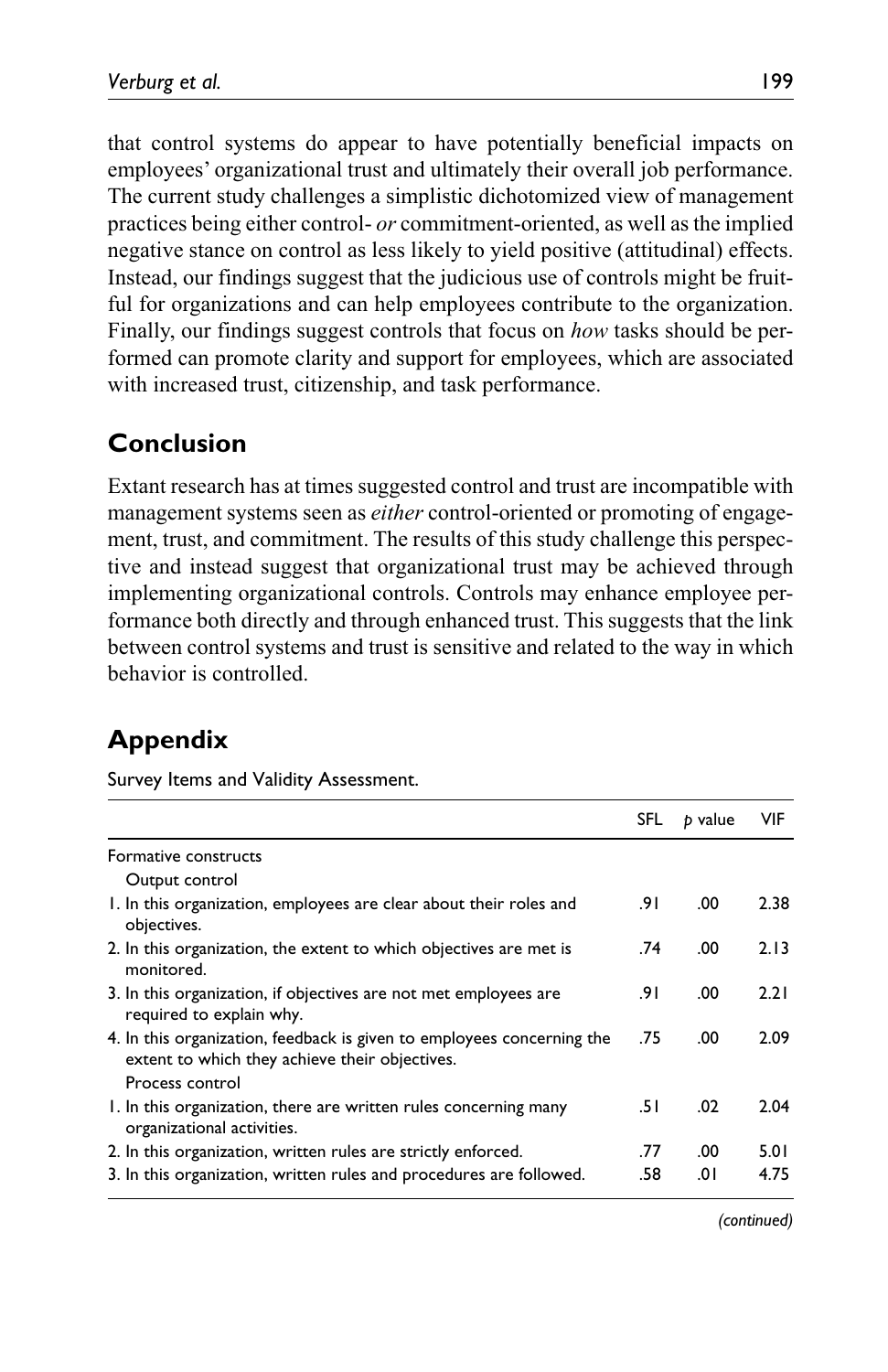# **Appendix (continued)**

|                                                                                                                                                                                                       | <b>SFL</b> | p value | <b>VIF</b> |
|-------------------------------------------------------------------------------------------------------------------------------------------------------------------------------------------------------|------------|---------|------------|
| 4. In this organization, there are clear formalized procedures for<br>resolving conflict in this organization.<br>Normative control                                                                   | .90        | .00     | 2.04       |
| I. When employees violate important norms, peer pressure is used<br>to correct their behavior (e.g., if an employee is known to free ride,<br>his colleagues will try to change her or his behavior). | .78        | .00     | 1.62       |
| 2. Violations of unwritten norms are punished (e.g., employees who<br>always gossip are shunned).                                                                                                     | .39        | .06a    | 1.72       |
| 3. Employees who violate important organization values/ethics are<br>disciplined (e.g., they get issued a caution).<br>Reflective constructs                                                          | .87        | .00     | 1.59       |
| Organizational trust: $\alpha$ = .93; CR = 0.94; AVE = 0.61                                                                                                                                           |            |         |            |
| I. This organization is capable of meeting its responsibilities.                                                                                                                                      | .78        | .00     | 5.20       |
| 2. This organization is known to be successful at what it tries to do.                                                                                                                                | .87        | .00     | 6.36       |
| 3. This organization does things competently.                                                                                                                                                         | .86        | .00     | 2.94       |
| 4. This organization is concerned about the welfare of its employees.                                                                                                                                 | .83        | .00     | 4.39       |
| 5. Employees' needs and desires are important to this organization.                                                                                                                                   | .69        | .00     | 3.66       |
| 6. This organization will go out of its way to help employees.                                                                                                                                        | .62        | .00     | 2.45       |
| 7. This organization would never deliberately take advantage of<br>employees.                                                                                                                         | .83        | .00     | 3.27       |
| 8. This organization is guided by sound moral principles and codes of<br>conduct.                                                                                                                     | .81        | .00     | 3.10       |
| 9. Power is not abused in this organization.                                                                                                                                                          | .56        | .00     | 1.76       |
| 10. This organization does not exploit external stakeholders.<br>Employee performance: $\alpha$ = .93; CR = 0.95; AVE = 0.84                                                                          | .87        | .00     | 2.94       |
| I. Adequately complete the assigned duties.                                                                                                                                                           | .9۱        | .00     | 3.75       |
| 2. Fulfill the responsibilities specified in job description.                                                                                                                                         | .96        | .00     | 9.06       |
| 3. Performs tasks that are expected of them.                                                                                                                                                          | .97        | .00     | 3.39       |
| 4. Meets the formal performance requirements of the job.<br>Organizational citizenship behavior: $\alpha$ = .76; CR = 0.83; AVE = 0.51                                                                | .82        | .00     | 2.14       |
| I. Accepts added responsibility when you are absent.                                                                                                                                                  | .73        | .00     | 1.58       |
| 2. Helps others out when they can see they have a heavy workload.                                                                                                                                     | .83        | .00     | 2.20       |
| 3. Assists others with their work, even when they do not even when<br>not directly asked.                                                                                                             | .77        | .00     | 1.76       |
| 4. Attendance at work is above the norm.                                                                                                                                                              | .6۱        | .00     | 1.84       |
| 5. Gives advance notice when unable to come to work.                                                                                                                                                  | .61        | .00     | 1.86       |

*Note.* SFL = standardized factor loading; VIF = variance inflation factor; a = Cronbach's alpha; CR = composite reliability; AVE = average variance extracted.

a Although this item weight was not significant, it was not removed due to its formative nature and significant loading (see Diamantopoulos, Riefler, & Roth, 2008).

## **Declaration of Conflicting Interests**

The author(s) declared no potential conflicts of interest with respect to the research, authorship, and/or publication of this article.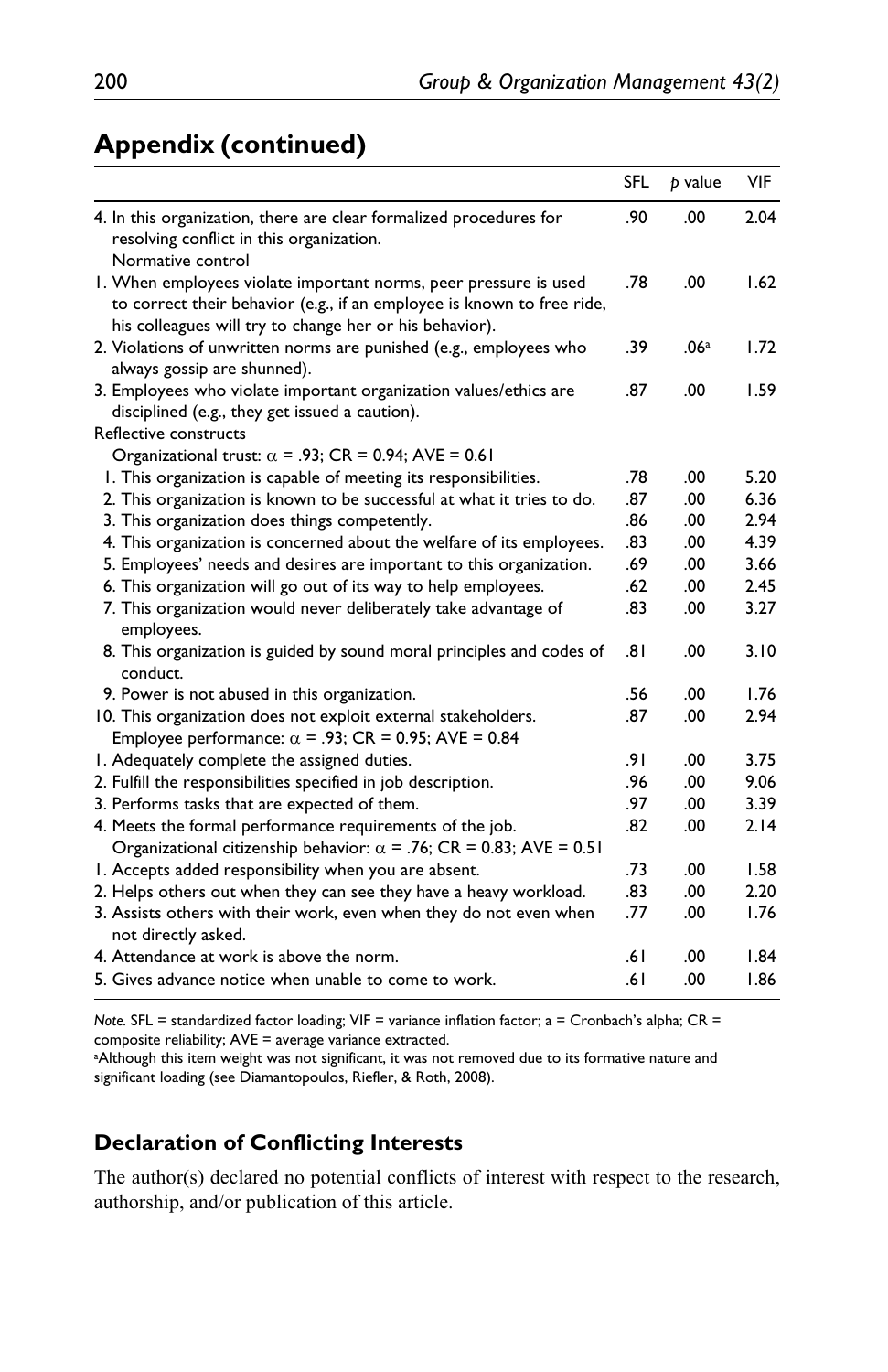### **Funding**

The author(s) received no financial support for the research, authorship, and/or publication of this article.

### **References**

- Adler, P. S., & Borys, B. (1996). Two types of bureaucracy: Enabling and coercive. *Administrative Science Quarterly*, *41*, 61-89.
- Anderson, J. C., & Gerbing, D. W. (1988). Structural equation modeling in practice: A review and recommended two-step approach. *Psychological Bulletin*, *103*, 411-423.
- Arthur, J. B. (1994). Effects of human resource systems on manufacturing performance and turnover. *Academy of Management Journal*, *37*, 670-687.
- Bagozzi, R. P., & Yi, Y. (1988). On the evaluation of structural equation models. *Journal of the Academy of Marketing Science*, *16*, 74-94.
- Baldauf, A., Cravens, D. W., & Piercy, N. F. (2005). Sales management control research—Synthesis and an agenda for future research. *Journal of Personal Selling & Sales Management*, *25*, 7-26.
- Bridoux, F., Stofberg, N., & Den Hartog, D. (2016). Stakeholders' responses to CSR tradeoffs: When other-orientation and trust trump material self-interest. *Frontiers in Psychology*, *6*. doi:10.3389/fpsyg.2015.01992
- Brockner, J., & Siegel, P. (1995). Understanding the interaction between procedural and distributive justice: The role of trust. In R. M. Kramer  $&$  T. R. Tyler (Eds.), *Trust in organizations* (pp. 390-413). Thousand Oaks, CA: Sage.
- Chenhall, R. H., & Moers, F. (2015). The role of innovation in the evolution of management accounting and its integration into management control. *Accounting, Organizations and Society*, *47*, 1-13.
- Chin, W.W. (1998). The partial least squares approach to structural equation modeling. In G. A. Marcoulides (Ed.), *Modern methods for business research* (pp. 295- 336). Mahwah, NJ: Lawrence Erlbaum Associates.
- Colquitt, J. A., & Rodell, J. B. (2011). Justice, trust, and trustworthiness: A longitudinal analysis integrating three theoretical perspectives. *Academy of Management Journal*, *54*, 1183-1206.
- Cropanzano, R., Rupp, D. E., Thornton, M. A., & Shao, R. (2016). Organizational justice and organizational citizenship. In P. Podsakoff, S. MacKenzie, & N. Podsakoff (Eds.), *Oxford handbook of organizational citizenship behavior*. Oxford, UK: Oxford University Press. doi:10.1093/oxfordhb/9780190219000.013.19
- Das, T. K., & Teng, B. (1998). Between trust and control: Developing confidence in partner cooperation in alliances. *Academy of Management Review*, *23*, 491-513.
- David, R., & Henderson, R. (2000). Electronic performance monitoring: A laboratory investigation of the influence of monitoring and difficulty on task performance, mood state, and self-reported stress levels. *Journal of Applied Social Psychology*, *30*, 906-920.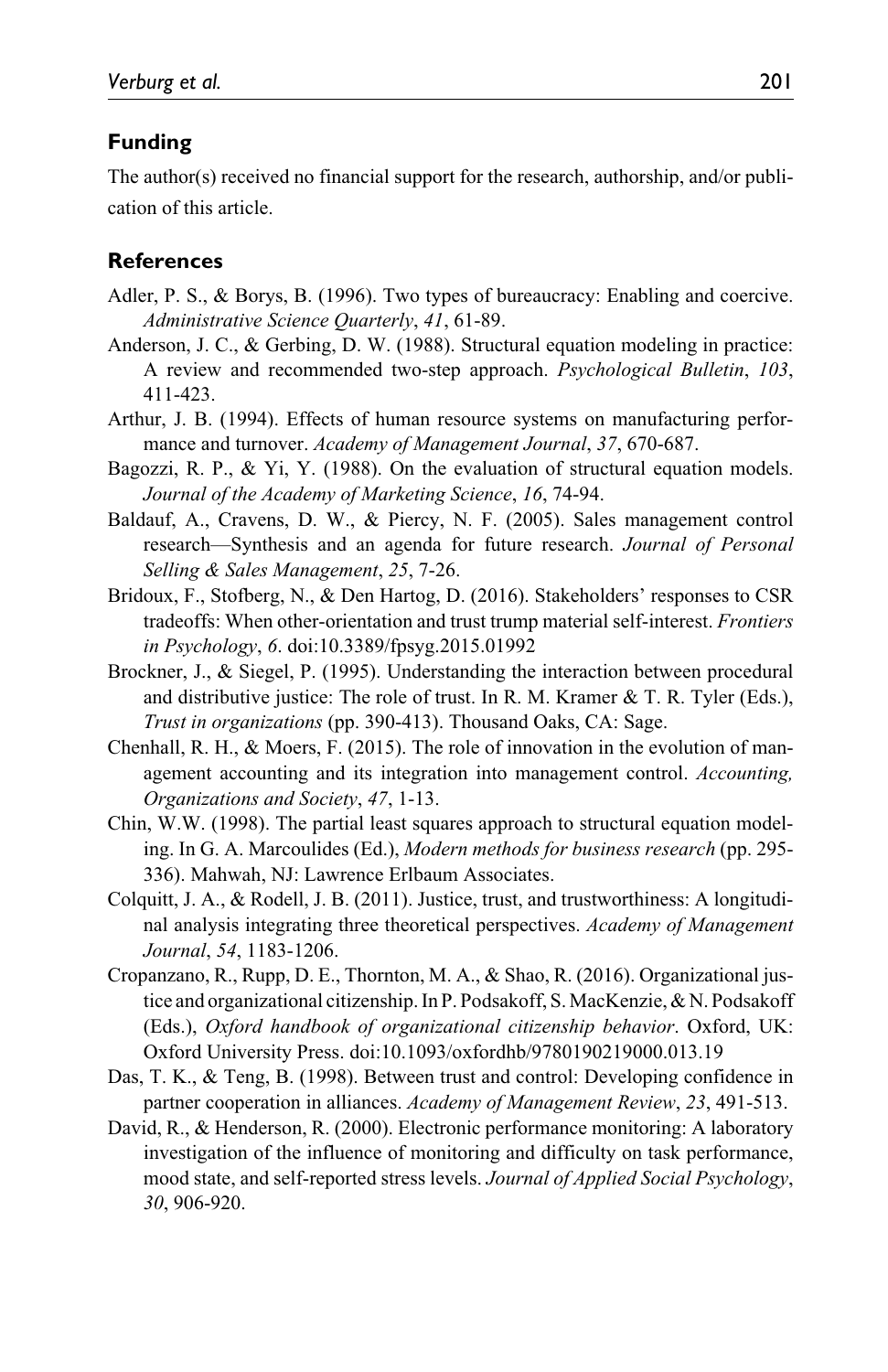- Davis, J., Schoorman, F., Mayer, R., & Tan, H. (2000). The trusted general manager and business unit performance: Empirical evidence of a competitive advantage. *Strategic Management Journal*, *21*, 563-576.
- Diamantopoulos, A., Riefler, P., & Roth, K. (2008). Advancing formative measurement models. *Journal of Business Research*, *61*, 1203-1218.
- Diamantopoulos, A., & Winklhofer, H. (2001). Index construction with formative indicators: An alternative to scale development. *Journal of Marketing Research*, *38*, 269-277.
- Dirks, K. T., & Ferrin, D. L. (2001). The role of trust in organizational settings. *Organization Science*, *12*, 450-467.
- Edwards, J. R., & Cable, D. M. (2009). The value of value congruence. *Journal of Applied Psychology*, *94*, 654-677.
- Eisenhardt, K. M. (1985). Control: Organizational and economic approaches. *Management Science*, *31*, 134-149.
- Falk, A., & Kosfeld, M. (2006). The hidden costs of control. *The American Economic Review*, *96*, 1611-1630.
- Ferrin, D. L., & Gillespie, N. (2010). Trust differences across national-societal cultures: Much to do, or much ado about nothing. In M. Saunders, D. Skinner, G. Dietz, N. Gillespie, & R. Lewicki (Eds.), *Trust across cultures: Theory and practice* (pp. 42-86). New York, NY: Cambridge University Press.
- Flamholtz, E. G., Das, T. K., & Tsui, A. S. (1985). Toward an integrative framework of organizational control. *Accounting Organizations and Society*, *10*, 35-50.
- Fornell, C., & Bookstein, F. L. (1982). Two structural equation models: LISREL and PLS applied to consumer exit-voice theory. *Journal of Marketing Research*, *19*, 440-452.
- Fornell, C., & Larcker, D. F. (1981). Evaluating structural equation models with unobservable variables and measurement error. *Journal of Marketing Research*, *18*, 39-50.
- Fredrickson, B. L. (2001). The role of positive emotions in positive psychology: The broaden-and-build theory of positive emotions. *American Psychologist*, *56*, 218- 226.
- Fulmer, C. A., & Gelfand, M. J. (2012). At what level (and in whom) we trust. *Journal of Management*, *38*, 1167-1230.
- Gillespie, N., & Dietz, G. (2009). Trust repair after an organization-level failure. *Academy of Management Review*, *34*, 127-145.
- Gillespie, N. A., & Mann, L. (2004). Transformational leadership and shared values: The building blocks of trust. *Journal of Managerial Psychology*, *19*, 588-607.
- Gittell, J. H. (2001). Supervisory span, relational coordination and flight departure performance: A reassessment of postbureaucracy theory. *Organization Science*, *12*, 468-483.
- Glaeser, E. L., Laibson, D. I., Scheinkman, J. A., & Soutter, C. L. (2000). Measuring trust. *The Quarterly Journal of Economics*, *115*, 811-846.
- Goetz, O., Liehr-Gobbers, K., & Kraft, M. (2010). Evaluation of structural equation models using the partial least squares (PLS) approach. In V. Vinzi, W. Chin, J.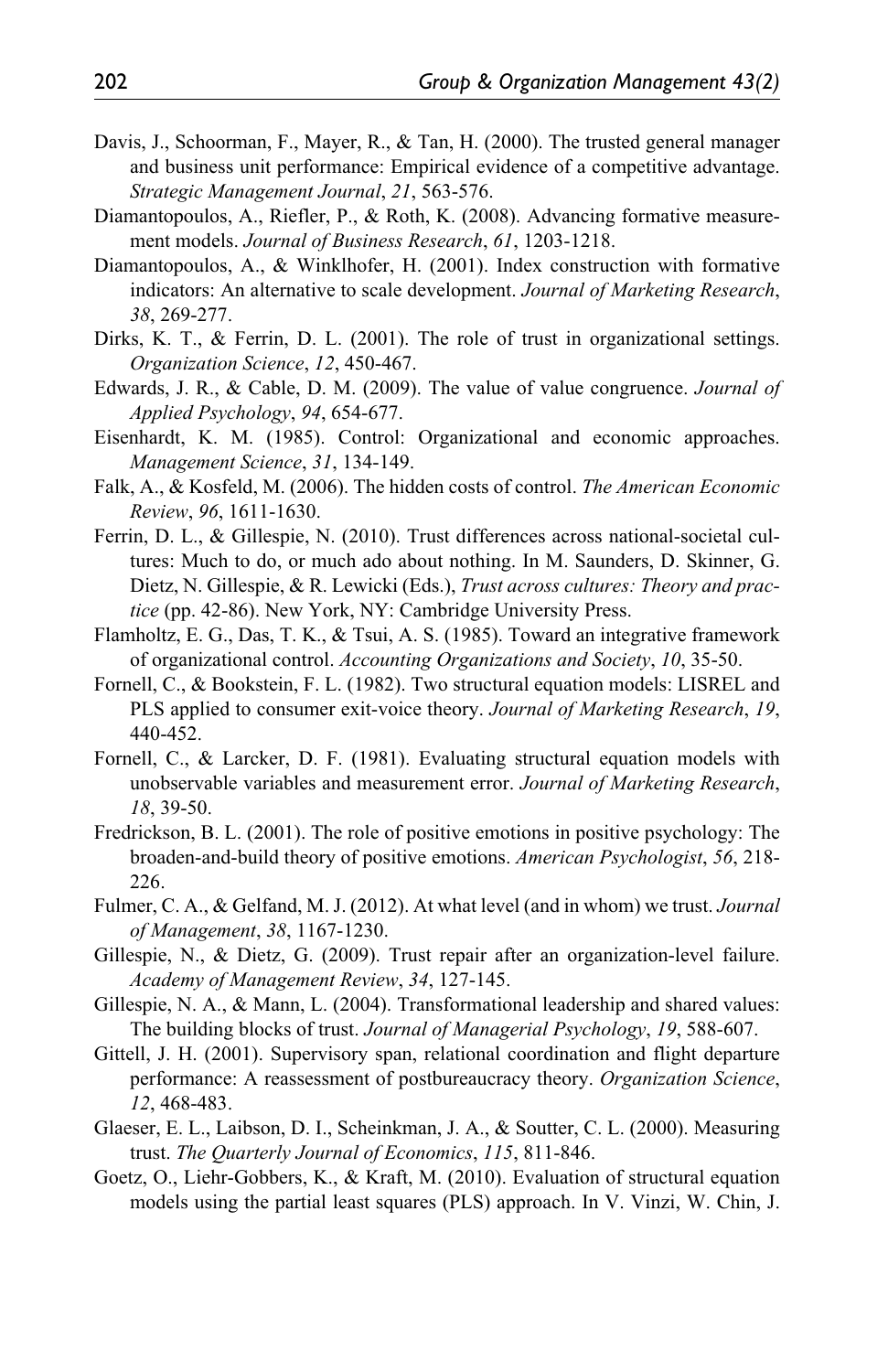Henseler, & H. Wang (Eds.), *Handbook of partial least squares: Concepts, methods and applications* (pp. 691-712). Heidelberg, Germany: Springer.

- Grant, A. M., & Sumanth, J. J. (2009). Mission possible? The performance of prosocially motivated employees depends on manager trustworthiness. *Journal of Applied Psychology*, *94*, 927-944.
- Guthrie, J. P. (2001). High-involvement work practices, turnover, and productivity: Evidence from New Zealand. *Academy of Management Journal*, *44*, 180-190.
- Hair, J., Anderson, R., Tatham, L., & Black, W. (1998). *Multivariate data analysis with readings* (5th ed.). Englewood Cliffs, NJ: Prentice Hall.
- Hauff, S., Alewell, D., & Hansen, N. K. (2014). HRM systems between control and commitment: Occurrence, characteristics and effects on HRM outcomes and firm performance. *Human Resource Management Journal*, *24*, 424-441.
- Henseler, J., Hubona, G., & Ray, P. A. (2016). Using PLS path modeling in new technology research: Updated guidelines. *Industrial Management & Data Systems*, *116*, 2-20.
- Hofstede, G., & Hofstede, G. J. (2005). *Cultures and organizations: Software of the mind*. New York, NY: McGraw-Hill.
- Holman, D., Chissick, C., & Totterdell, P. (2002). The effects of performance monitoring on emotional labor and well-being in call centers. *Motivation and Emotion*, *26*, 57-81.
- House, R. J., Hanges, P. J., Javidan, M., Dorfman, P., & Gupta, V. (2004). *Culture, leadership, and organizations: The GLOBE study of 62 societies*. Newbury Park, CA: Sage.
- Hulland, J. (1999). Use of partial least squares (PLS) in strategic management research: A review of four recent studies. *Strategic Management Journal*, *20*, 195-204.
- Jarvis, C. B., Mackenzie, S. B., & Podsakoff, P. M. (2003). A critical review of construct indicators and measurement model misspecification in marketing and consumer research. *Journal of Consumer Research*, *30*, 199-218.
- Johnson, T. P. (2005). *Snowball sampling: Encyclopedia of biostatistics*. doi: 10.1002/0470011815.b2a16070
- Kirsch, L. J. (1996). The management of complex tasks in organizations: Controlling the systems development process. *Organization Science*, *7*, 1-21.
- Lam, S. S. K., Schaubroeck, J., & Aryee, S. (2002). Relationship between organizational justice and employee work outcomes: A cross-national study. *Journal of Organizational Behavior*, *23*, 1-18.
- Lane, C., & Bachmann, R. (1998). *Trust within and between organizations: Conceptual issues and empirical applications*. Oxford, UK: Oxford University Press.
- LePine, J. A., Erez, A., & Johnson, D. E. (2002). The nature and dimensionality of organizational citizenship behavior: A critical review and meta-analysis. *Journal of Applied Psychology*, *87*, 52-65.
- Li, J., Ngin, P., & Teo, C. (2008). Culture and leadership in Singapore: Combination of the East and the West. In J. S. Chhokar, F. C. Brodbeck, & R. J. House (Eds.),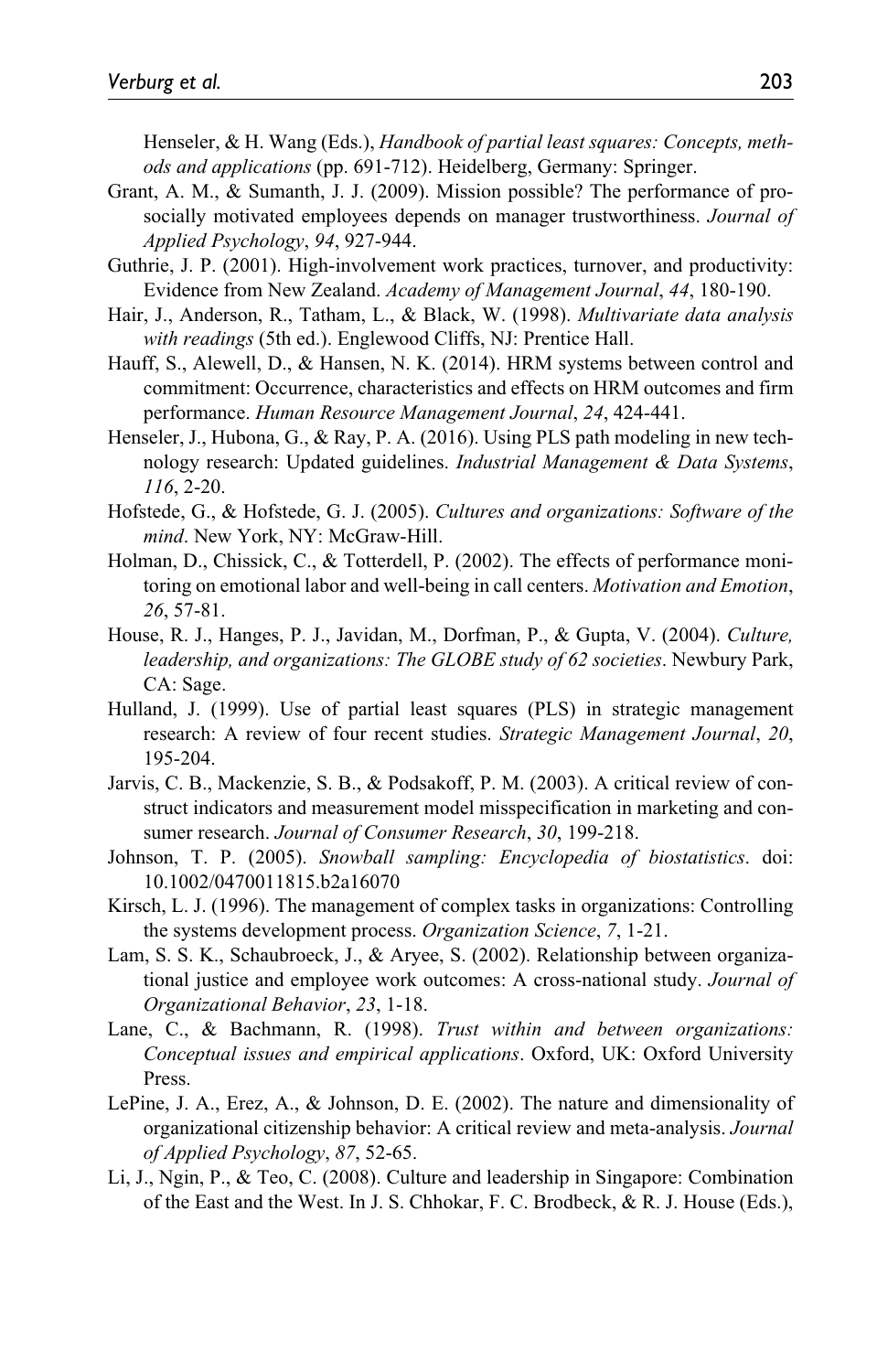*Culture and leadership across the world: The GLOBE book of in-depth studies of 25 societies* (pp. 947-968). Mahwah, NJ: Lawrence Erlbaum.

- Maguire, S., & Phillips, N. (2008). "Citibankers" at Citigroup: A study of the loss of institutional trust after a merger. *Journal of Management Studies*, *45*, 372-401.
- Mayer, R. C., & Davis, J. H. (1999). The effect of the performance appraisal system on trust for management: A field quasi-experiment. *Journal of Applied Psychology*, *84*, 123-136.
- Mayer, R. C., Davis, J. H., & Schoorman, F. D. (1995). An integrative model of organizational trust. *Academy of Management Review*, *20*, 709-734.
- Mayer, R. C., & Gavin, M. (2005). Trust in management and performance: Who minds the shop while the employees watch the boss? *Academy of Management Journal*, *48*, 874-888.
- Ng, T. W. H., & Feldman, D. C. (2010). Organizational tenure and job performance. *Journal of Management*, *36*, 1220-1250.
- Ostroff, C., & Bowen, D. E. (2016). Reflections on the 2014 decade award: Is there strength in the construct of HR system strength? *Academy of Management Review*, *41*, 196-214.
- Otley, D. (2016). The contingency theory of management accounting and control: 1980-2014. *Management Accounting Research*, *31*, 45-62.
- Ouchi, W. G. (1980). Markets, bureaucracies, and clans. *Administrative Science Quarterly*, *25*, 129-142.
- Podsakoff, P. M., MacKenzie, S. M., Lee, J., & Podsakoff, N. P. (2003). Common method variance in behavioral research: A critical review of the literature and recommended remedies. *Journal of Applied Psychology*, *88*, 879-903.
- Preacher, K. J., & Hayes, A. F. (2008). Asymptotic and resampling strategies for assessing and comparing indirect effects in multiple mediator models. *Behavior Research Methods*, *40*, 879-891.
- Preacher, K. J., Rucker, D. D., & Hayes, A. F. (2007). Addressing moderated mediation hypotheses: Theory, methods, and prescriptions. *Multivariate Behavioral Research*, *42*, 185-227.
- Rau, D., Haerem, T., & Fredericks, E. (2015). The influence of centralization and extent of cross-functional team usage on senior managers' risk-related perceptions. *Group & Organization Management*, *40*, 657-684.
- Robinson, S. L. (1996). Trust and breach of the psychological contract. *Administrative Science Quarterly*, *41*, 574-599.
- Rousseau, D. M., Sitkin, S. B., Burt, R. S., & Camerer, C. F. (1998). Not so different after all: A cross-discipline view of trust. *Academy of Management Review*, *23*, 393-404.
- Santosa, P. I., Wei, K. K., & Chan, H. C. (2005). User involvement and user satisfaction with information-seeking activity. *European Journal of Information Systems*, *14*, 361-370.
- Schoorman, F. D., Mayer, F. C., & Davis, J. H. (2007). An integrative model of organizational trust: Past, present, and future. *Academy of Management Review*, *32*, 344-354.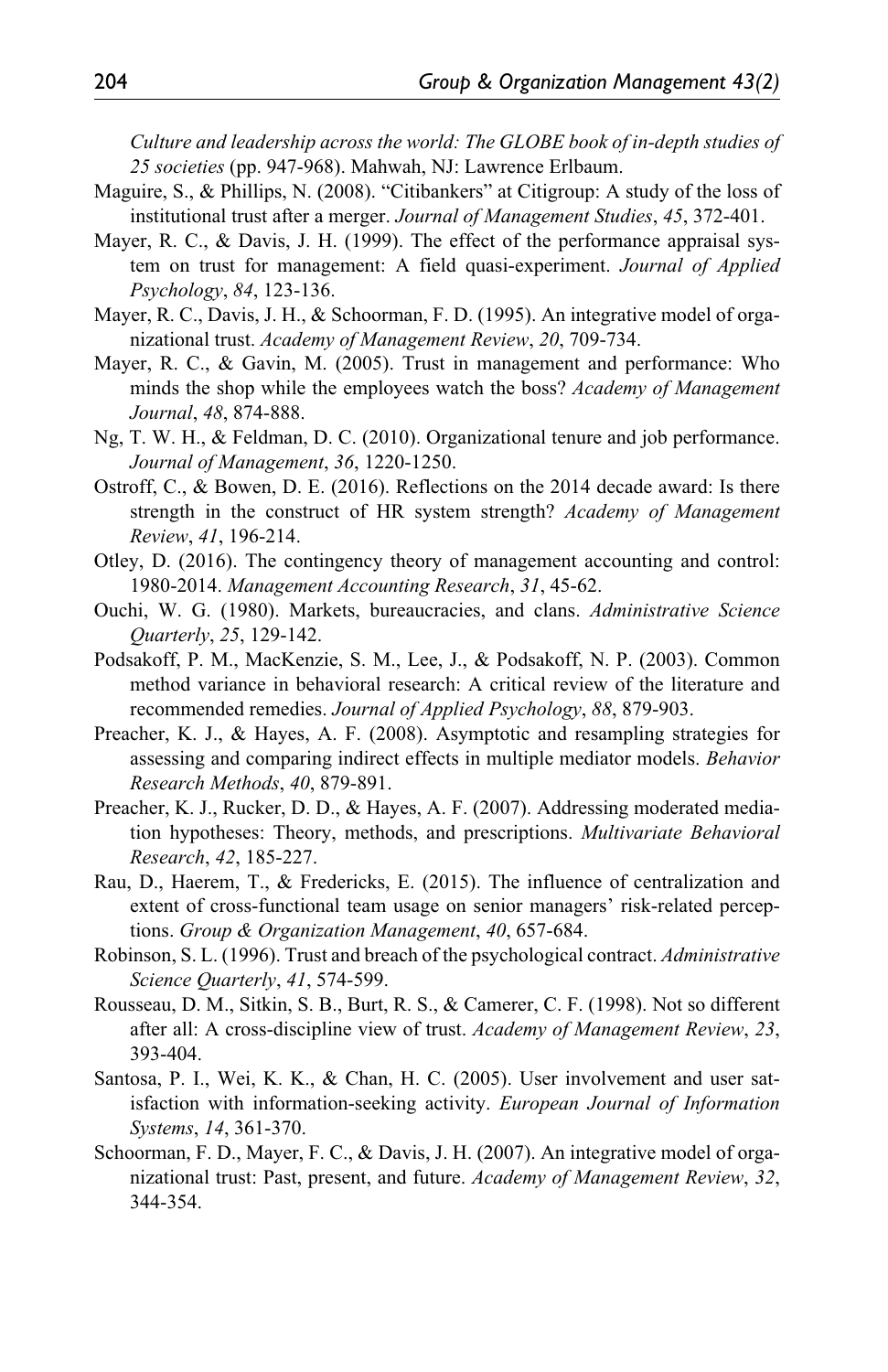- Searle, R., Den Hartog, D. N., Weibel, A., Gillespie, N., Six, F., Hatzakis, T., & Skinner, D. (2011). Trust in the employer: The role of high-involvement work practices and procedural justice in European organizations. *The International Journal of Human Resource Management*, *22*, 1069-1092.
- Searle, R., Weibel, A., & Den Hartog, D. N. (2011). Employee trust in organizational contexts. *International Review of Industrial and Organizational Psychology*, *26*, 143-191.
- Şengün, A. E., & Wasti, S. N. (2007). Trust, control, and risk: A test of Das and Teng's conceptual framework for pharmaceutical buyer-supplier relationships. *Group & Organization Management*, *32*, 430-464.
- Sitkin, S. B., Cardinal, L. B., & Bijlsma-Frankema, K. (2010). *Control in organizations: New directions in theory and research*. Cambridge UK: Cambridge University Press.
- Sitkin, S. B., & George, E. (2005). Managerial trust-building through the use of legitimating formal and informal control mechanisms. *International Sociology*, *20*, 307-338.
- Snell, S. A. (1992). Control-theory in strategic human-resource management: The mediating effect of administrative information. *Academy of Management Journal*, *35*, 292-327.
- Triandis, H. C., Leung, K., Villareal, M., & Clack, F. L. (1985). Allocentric versus idiocentric tendencies: Convergent and discriminant validation. *Journal of Research in Personality*, *19*, 395-415.
- Walton, R. (1985). Toward a strategy of elucidating employee commitment based on policies of mutuality. In R. Walton & P. Lawrence (Eds.), *Human resource management, trends and challenges* (pp. 35-65). Boston, MA: Harvard Business School Press.
- Weibel, A. (2007). Formal control and trustworthiness: Shall the twain never meet? *Group & Organization Management*, *32*, 500-517.
- Weibel, A., Den Hartog, D. N., Gillespie, N., Searle, R., Six, F., & Skinner, D. (2016). How do controls impact employee trust in the employer? *Human Resource Management*, *55*, 437-462.
- Wheeler, A. R., Shanine, K. K., Leon, M. R., & Whitman, M. V. (2014). Studentrecruited samples in organizational research: A review, analysis, and guidelines for future research. *Journal of Occupational and Organizational Psychology*, *87*, 1-26.
- Williams, L. J., & Anderson, S. E. (1991). Job satisfaction and organizational commitment as predictors of organizational citizenship and in-role behaviors. *Journal of Management*, *17*, 601-617.
- Zaheer, A., McEvily, B., & Perrone, V. (1998). Does trust matter? Exploring the effects of interogranizational and interpersonal trust on performance. *Organization Science*, *9*, 141-159.
- Zhang, A. Y., Tsui, A. S., Song, L. J., Li, C., & Jia, L. (2008). How do I trust thee? The employee-organization relationship, supervisory support, and middle manager trust in the organization. *Human Resource Management*, *47*, 111-132.